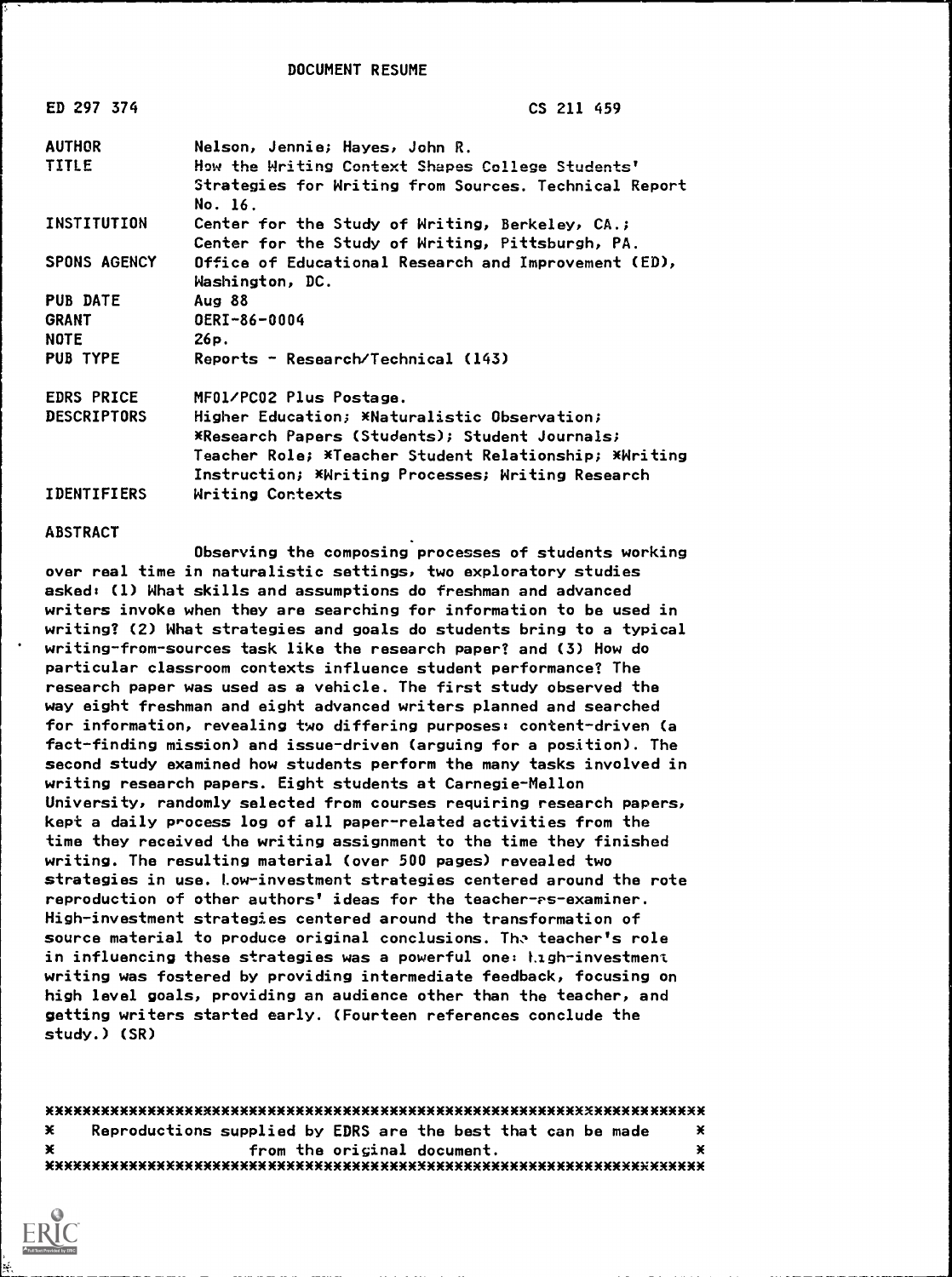U S DEPARTMENT OF EDUCATION<br>Office of Educational Research and improvement

EDUCATIONAL RESOURCES INFORMATION

- 7 ThiS dOCureent has been reproduced aS received from the person or organization originating it
	- ongone to anges have been made to improve<br>Minor changes have been made to improve<br>reproduction quality

Points of view or opinions Stated inthis dOCu merit do not necessarily represent official OERI position or poi4Cy

# **Center** for **Study** of Writing

147 q

**NCALLC** 

S ERIC

Technical Report No. 16

the HOW THE WRITING HOW THE WRITING CONTEXT SHAPES COLLEGE STUDENTS' STRATEGIES FOR WRITING FROM SOURCES

> Jennie Nelson John R. Hayes

> > August, 1988



University of California, Berkeley Carnegie Mellon University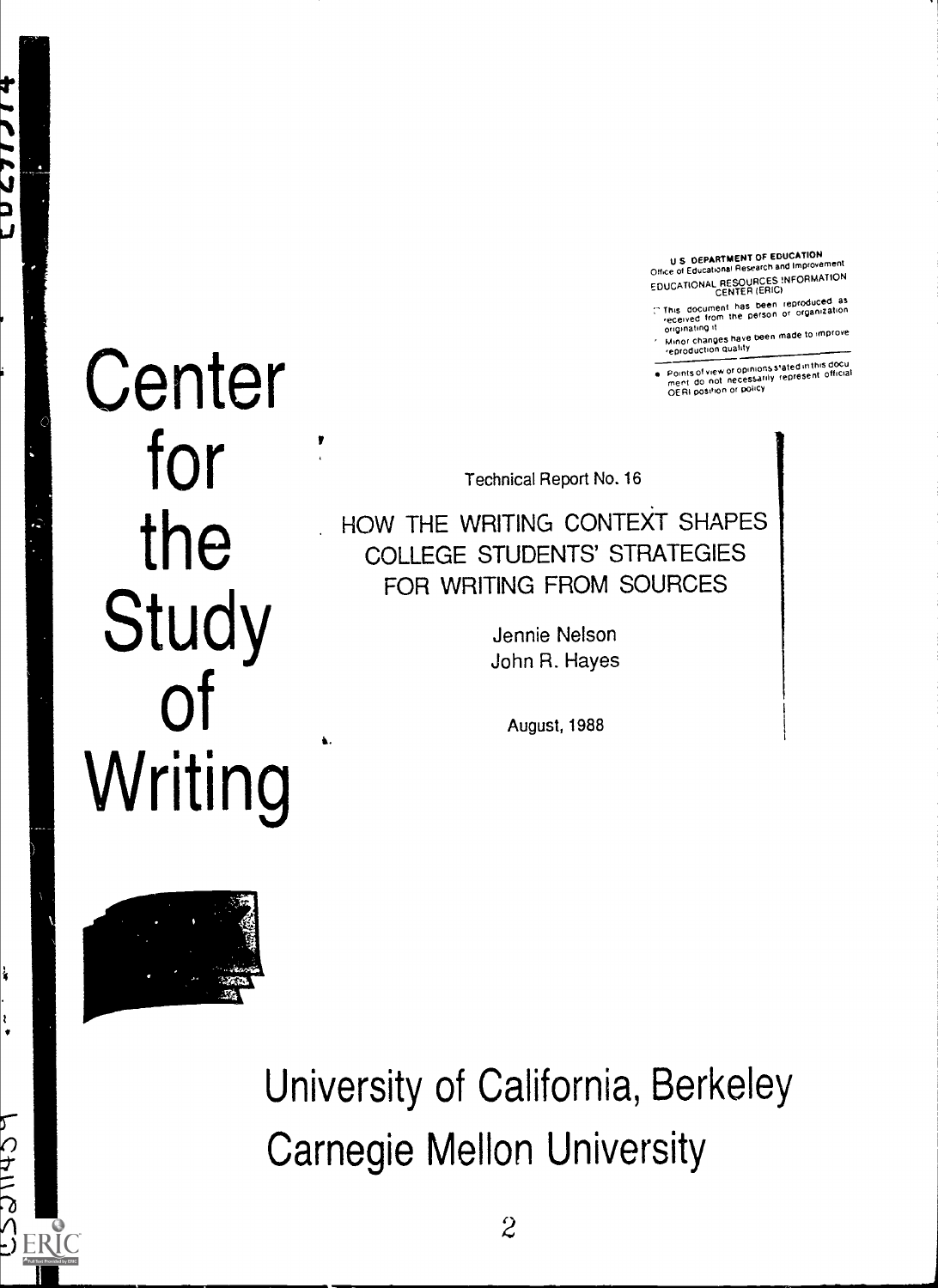# CENTER FOR THE STULY OF WRITING

Technical Report No. 16

## HOW THE WRITING CONTEXT SHAPES COLLEGE STUDENTS' STRATEGIES FOR WRITING FROM SOURCES

Jennie Nelson John R. Hayes

August, 1988

University of California **Carnegie Mellon University** Berkeley, CA 94720 Pittsburgh, PA 15213

The project presented, or reported herein, was performed pursuant to a grant f'om the Office of Educational Research and Improvement/Department of Education (OERI/ED) for the Center for the Study of Writing. However, the opinions expressed herein do not necessarily reflect the position or policy of the OERI/ED and no official endorsement by the OERI/ED should be inferred.

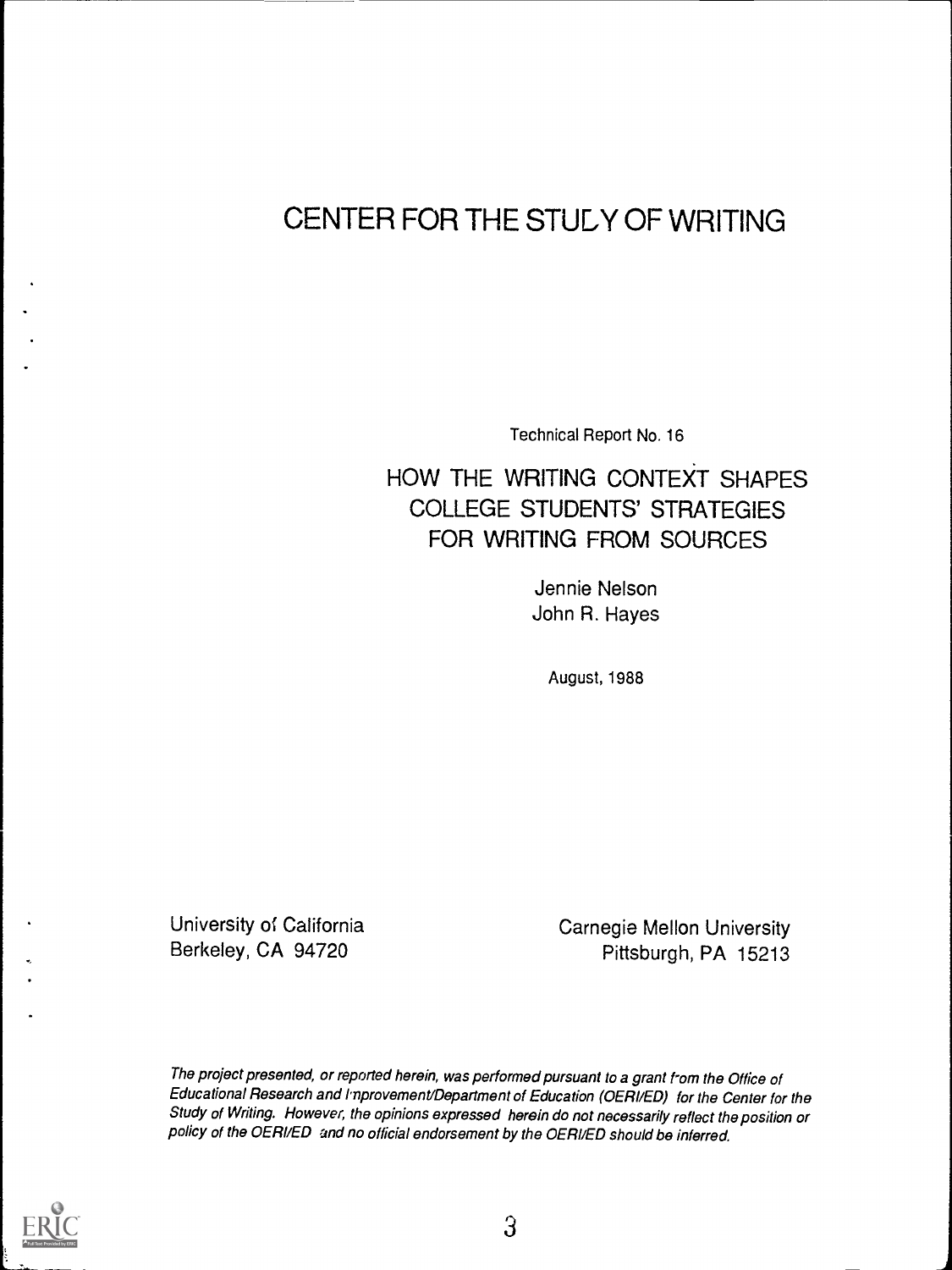## CENTER FOR THE STUDY OF WRITING

| Director                        | Sarah Warshauer Freedman<br>University of California, Berkeley |                                              |  |  |  |
|---------------------------------|----------------------------------------------------------------|----------------------------------------------|--|--|--|
| Co-Directors                    | Linda Flower<br><b>Carnegie Mellon University</b>              | J.R. Hayes<br>Carnegie Mellon University     |  |  |  |
|                                 | James Gray<br>University of California, Berkeley               |                                              |  |  |  |
| Academic Coordinator            | Sandra Schecter<br>University of California, Berkeley          |                                              |  |  |  |
| Editor                          | Melanie Sperling<br>University of California, Berkeley         |                                              |  |  |  |
| <b>Publication Review Board</b> |                                                                |                                              |  |  |  |
| Chair                           | <b>Carol Heller</b><br>University of California, Berkeley      |                                              |  |  |  |
| <b>Assistant Chairs</b>         | Kay Losey Fraser<br>University of California, Berkeley         | Karen Schriver<br>Carnegie Mellon University |  |  |  |
| Advisors                        | <b>Charles Fillmore</b><br>University of California, Berkeley  | Jill H. Larkin<br>Carnegie Mellon University |  |  |  |

Carla Asher, Herbert H. Lehman College of the City University of New York Nancie Atwell, Boothbay Region Elementary School, Boothbay Harbor, ME Robert de Beaugrande, University of Florida Ruby Bernstein, Northgate High School, Walnut Creek, CA Wayne Booth, University of Chicago Robert Calfee, Stanford University Michael Cole, University of California, San Diego Colette Daiute, Harvard University John Daly, University of Texas, Austin Peter Elbow, State University of New York, Stony Brook JoAnne T. Eresh, Writing and Speaking Center, Pittsburgh, PA Donald Graves. University of New Hampshire Robert Gundlach, Northwestern University James Hahn, Fairfield High School, Fairfield , CA Julie Jensen, University of Texas, Austin Andrea Lunsford, Ohio State University Marion M. Mohr, Fairfax County Public Schools, Fairfax County. VA Lee Odell, Rensselaer Polytechnic Institute Charles Read, University of Wisconsin Victor Rentel, Ohio State University Michael W. Stubbs, University of London Deborah Tannen, Georgetown University Gordon Wells, Ontario Institute for Studies in Education 4

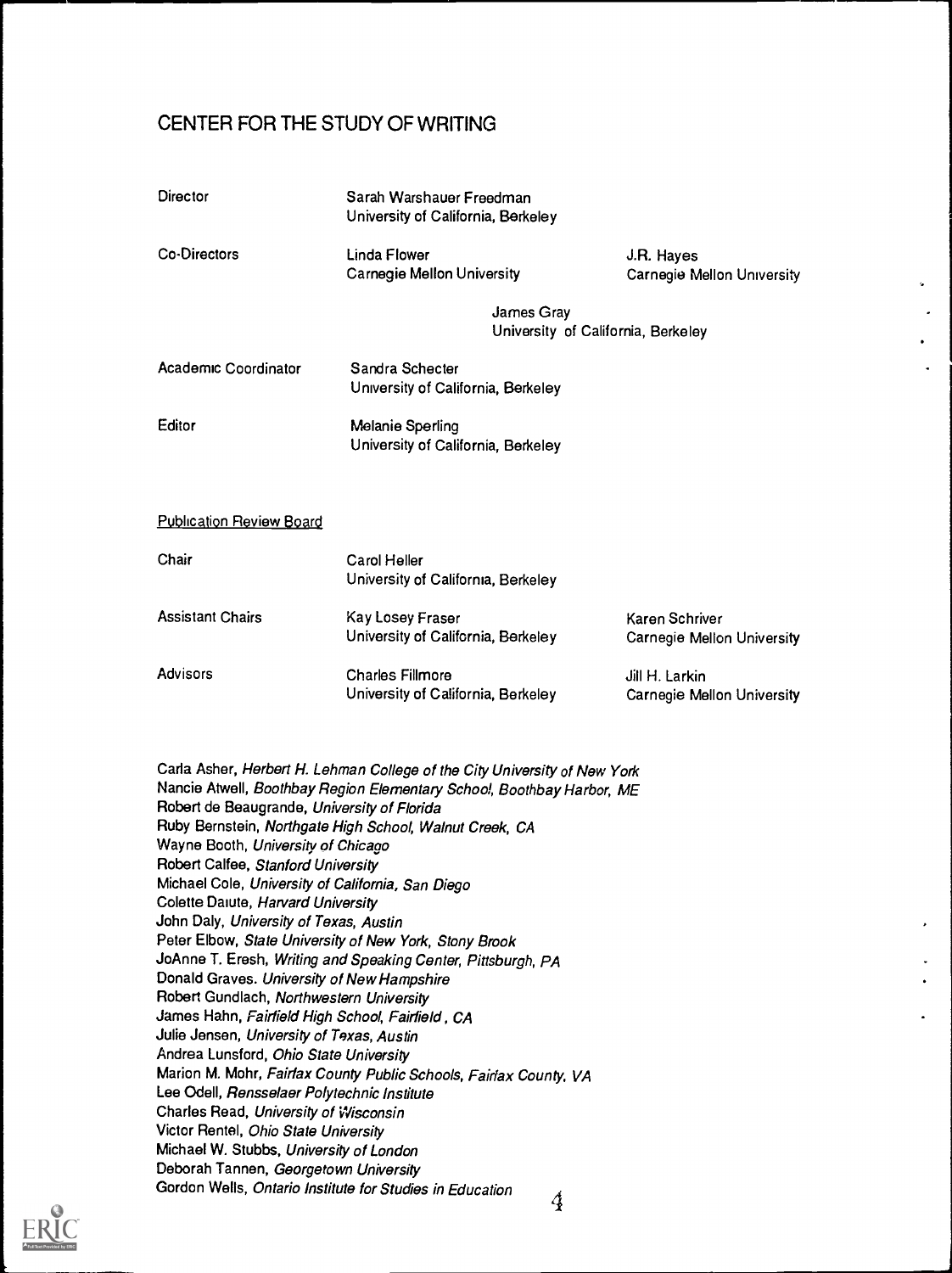## How the Writing Context Shapes College Students' Strategies for Writing from Sources

By

Jennie Nelson and John R. Hayes Carnegie Mellon

The most common college-level writing assignments that students encounter across the curriculum require them to incorporate facts and concepts from other texts into their own prose (Bridgeman & Carlson, 1985). Although much of the writing students are expected to do involves writing from sources, we know little about how students actually approach such tasks. What happens when students are asked, for example, to write a research paper on a particular aspect of Victorian literature? How do students interpret this assignment? What strategies and goals do they rely on to help them to choose a topic, locate and evaluate sources, select information, and finally organize and write a ten page paper? How do students orchestrate all of these tasks and decisions?

Clearly, assignments that require the use of multiple sources place sophisticated demands on students and pose particular problems for researchers who are interested in understanding how students complete such complex tasks. Researchers have attempted to study writing-from-sources tasks by providing students with source texts, asking them to incorporate these source materials in a written response, and then analyzing the resulting processes and products (Spivey, 1983; Kennedy, 1985). This type of research provides valuable insights about the range of strategies students use when performing particular tasks that require the use of multiple sources, but it is also limited in two important ways. First, by furnishing students with sources, researchers miss the chance to study how students locate and evaluate sources on their own. As writers ourselves, we know that the natural frustrations and revelations encountered in searching for information shape our thinking and writing. We need to know more about how students actually search for information to be used in writing. Second, by asking students to write under contrived conditions for the occasion of a research project alone, we miss the chance to examine how students interact with their teachers and with the rest of the educational environment while they are completing such assignments. Recent research has revealed that individual classroom contexts and educational settings in general have a powerful influence on how students define and approach writing assignments (Marshall, 1984; McCarthy, 1987; Ruth & Murphy, 1984; Sternglass & Pugh, 1986). We need to examine how particular classroom practices and students' assumptions about specific tasks like the research paper influence their research and writing strategies.

In an effort to learn more about how students search for information and orchestrate the many tasks involved in writing from sources, we conducted two exploratory studies. We chose to use the research paper as a vehicle to study writing from sources for two reasons. First, the research paper emphasizes decision-making on the writer's part, from selecting a focused topic and sources to developing an organizing structure and thesis; we were interested in learning how students manage all of these decisions. Second, an extensive survey has shown that the research paper is taught nationwide in 84% of the college freshman composition programs and in 40% of the advanced writing programs, but in spite of its well-documented status in English curriculums, it has been consistently ignored in studies of writing instruction (Ford & Perry, 1982).



1

 $\overline{5}$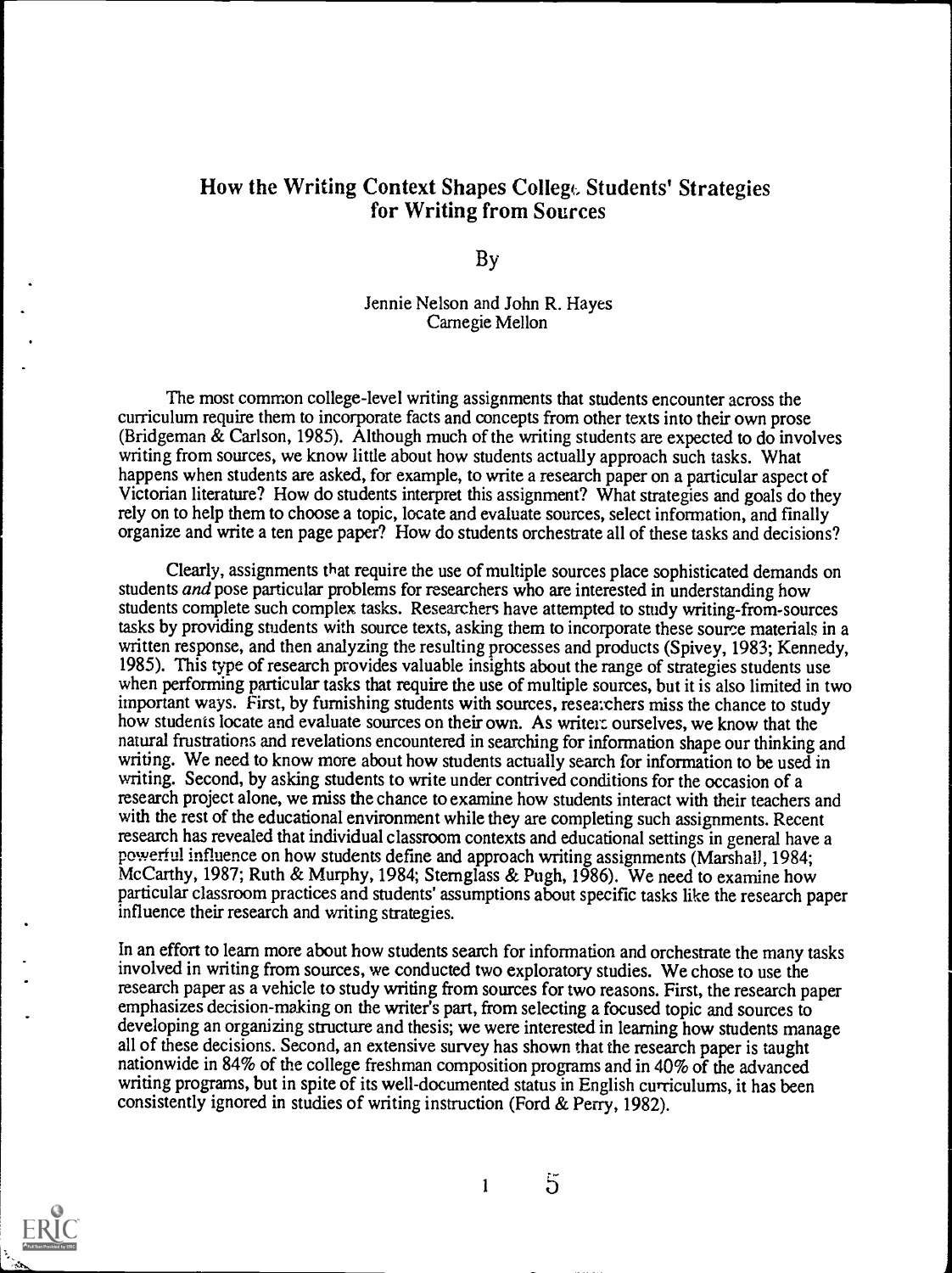Our aim was to begin to answer the following questions:

What skills and assumptions do freshman and advanced writers invoke when they are searching for information to be used in writing?

What strategies and goals do students bring to a typical writing-from-sources task like the research paper?

#### How do particular classroom contexts influence student performance?

In order to answer these questions, we chose to use a research method that would allow us to capture the complex processes of researchers and writers working over "real" time in naturalistic settings. To do this, we asked students to keep a record of their processes for completing assignments by writing regular entries in a "process log." In a recent article, Sternglass and Pugh (1986) argue convincingly that such retrospective journals can be an effective research tool. For our research, the process log proved to be an especially effective method for learning more about how students use the library, select and take notes from sources, and organize and compose a long paper, sometimes in an incredibly short amount of time. We also found that because the participants in both studies viewed the researcher as an impartial observer who was sincerely interested in learning about how they worked and not in passing judgment, they felt free to reveal practices and attitudes that they might not have been willing to reveal to their own teachers.

#### Study One: Observations of students searching for information

This first study was designed to explore the repertoire of skills that individual students bring to search tasks. We believed that by studying how students define and carry out the task of searching for information to write about, we would gain insights into how students define the larger task of writing a research paper. Specifically, the purpose of the first study was to compare the way freshman and advanced (upperclassmen and graduate students) writers planned to search and searched for information to be used for writing. The participants were eight freshmen and eight advanced writers who were selected at random from a variety of disciplines. Each participant received the following description of the research/writing assignment:

You are enrolled in an upper division history course entitled "The History of Latin America." Each student must write a term paper of approximately ten pages typewritten (worth 50% of the course grade) on the relationship between the United States and a particular Latin American country. Your assigned topic is to research and write on some aspect of the relationship between the U.S. and Chile during the overthrow of President Allende in the early 1970's.

Students were then asked to think aloud about their initial plans for proceeding with the assignment. Their responses were tape-recorded and any notes that they made were photocopied. They were then asked to carry out the research they would need to do in order to write a first draft on the topic, and to keep a complete log of the research trail they followed. Students were given five days to complete their research and were paid for their participation.

As stated earlier, in order to facilitate comparison between the freshman and advanced writers, all participants were asked to research the same topic. But in order to ensure that students would have access to the same range of sources in the library, participants were told not to check out any sources, and were asked to photocopy material instead, using copy cards we provided. In addition to this precaution, we scheduled subjects so that no more than two students were performing their

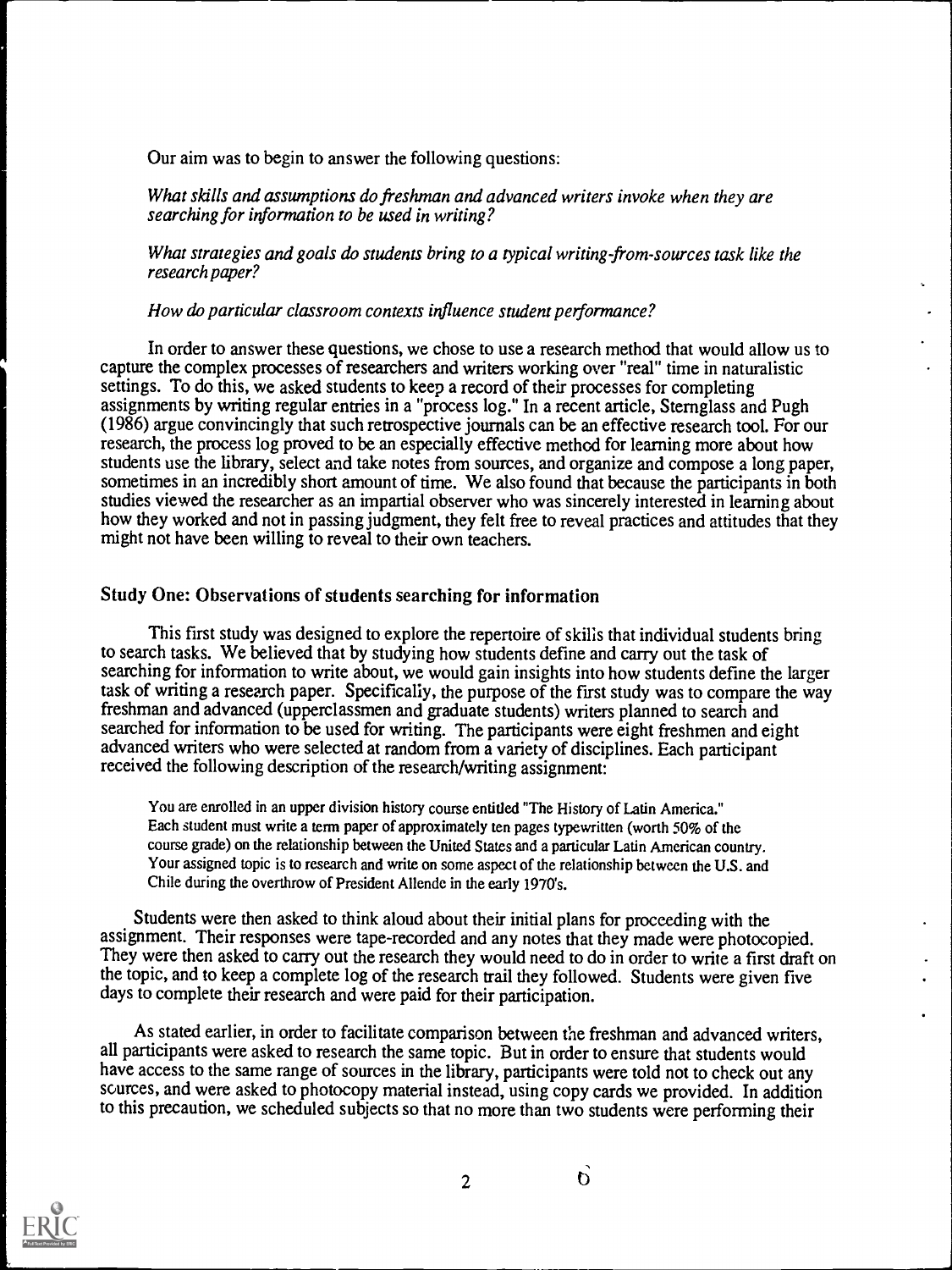library research at the sane time. Participants were assured that the researcher was interested in their natural way of completing such tasks and they were encouraged to behave as if this were a normal assignment.

## Findings: Content-driven and Issue-driven Search Strategies

The results of the study revealed that generally the two groups invoked very different goals and strategies for completing their search task. The most important difference between the two groups was in their initial representation of the task. Seven of the eight freshman students essentially set out on a fact-finding mission. Their aim was to find information about the assigned topic as efficiently as possible and contrast, the advanced writers and a single freshman were less concerned about finding content than they were with finding a specific issue or angle to guide their searches. They described their purpose in different ways: "to make a case; t a argue for a position; to find a provocative or new approach." This issue-driven approach had a profound impact on their search strategies and goals. Students' behavior differed in three areas:

- 1) Initial plans for proceeding with the assignment;
- 2) Techniques for finding sources and limiting searches;
- 3) Criteria used for accepting or rejecting sources.

## Initial plans for proceeding: Content-driven Approach

During the planning protocols, students pursuing the content-driven approach focused on describing where they would look for information on the topic as described in the assignment. They did not mention refining or limiting the topic even though the assignment (to write on some aspect of the relationship between the U.S. and Chile during Allende's overthrow) left room for individual interpretation. Some students also described how they would write the paper, using extremely efficient, low-cost strategies. For example, after finding her sources, one freshman said she would then write an outline directly from the sources, recording the appropriate page numbers on the outline. Then she would skip notetaking and writing a rough draft, and type her paper straight into the computer, by referring to pages in the sources as she wrote. She explained that this method was especially efficient because in some cases you "wouldn't hardly have to read the books" but could just skim individual pages for relevant information. She predicted that this entire process—from searching for sources in the library to typing the final paper—would take no more than two days to sources, read through the chapters on my topic, take notes from all the sources and compare them. Then I'd make an outline from the notes." In every case, students' plans centered on finding and assembling content.

## Initial plans for proceeding: Issue-driven Approach

The students using the issue-driven approach described different initial plans depending on<br>whether they had any background knowledge about the topic. While none of the subjects had any<br>detailed knowledge about Allende's o

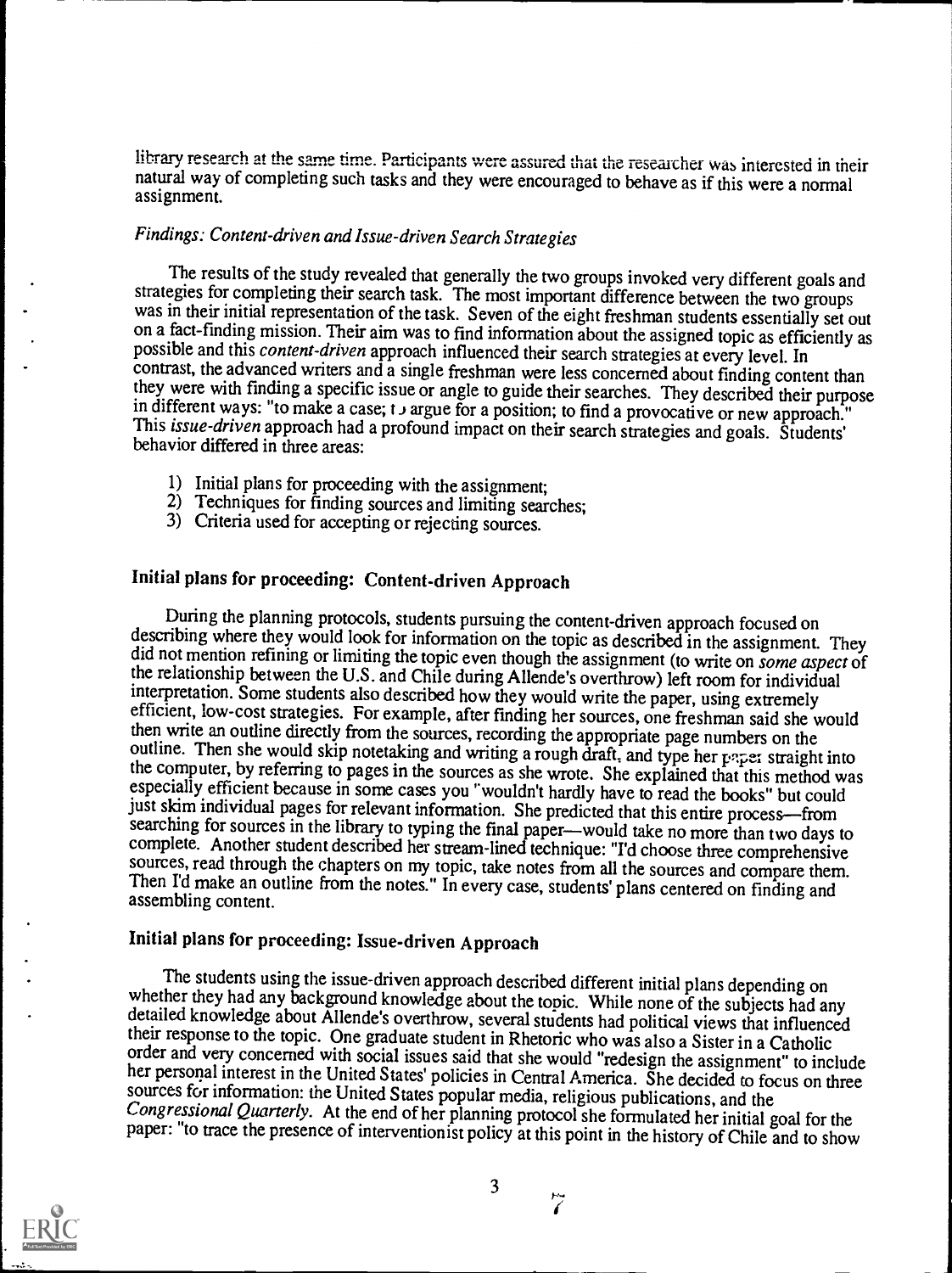how this policy is reflected in what's happening now with Nicaragua and El Salvador." Her knowledge and views about U.S. policy in this region helped her to find a focus for her research.

Students using the issue-driven approach who did not have much specific or general topic knowledge adjusted their search plans to fill in this missing knowledge. Several students explained that they would do broad background searches first to help them "formulate a hypothesis or thesis" to study in detail. After describing her plans for a broad search, which included talking to someone from Chile and reading about the political climate in surrounding countries, one graduate student said she would "look for trends, patterns, or threads" in Latin American history, and then embed her analysis into this larger picture.

Several students described how they could limit their approach by looking at one aspect of the topic. For example, one student listed "economics, politics, military concerns, foreign relations, and key figures" as possible aspects he could focus on. In each case, students wanted to find a specific issue or point of view to guide their research.

#### Techniques for finding sources and limiting searches: Content-driven Approach

Students using the content-driven approach relied on the keywords in the assignment as cues for searching for sources. Most students identified Latin America, Chile, and Allende as the key descriptors in the assignment. They then typed these headings into the library's on-line catalogue, usually starting with more general terms first. For example, one student typed in Latin America but found the titles too numerous and broad; he then tried Chile which yielded fifty books but none with titles that struck him as relevant; he tried Allende next and the computer listed six books; he then typed in United States, apparently looking for the "U.S, relations" part of the assignment, but when the computer listed 6,000 titles under that heading, he quickly decided to limit his search to the six titles under Allende.

Some students began their searches with encyclopedias, looking up Chile and Allende and using information about the specific dates of the overthrow to limit their on-line searches. Thus they could automatically reject any book or article written before 1972. Some students also used the Readers Guide and Info Trac indexes to periodical articles and relied on the same key words as search cues.

## Techniques for finding sources and limiting searches: Issue-driven Approach

Students with some knowledge about the topic limited their searches by doing extensive planning before going to the library. For example, one graduate student in engineering wrote out his major hypothesis in question form, listed the kinds of information needed to answer it, wrote a brief outline of key questions and points, then used the outline to determine what sources would be most useful and relevant to his goals.

Students who had little background knowledge used extremely efficient search techniques to help them formulate a thesis or angle on the topic. Two graduate students and one senior skimmed periodical indexes such as *The Ne* synopsis of the major issues being discussed during the time of Allende's overthrow. One student noticed that the International Telephone and Telegraph Company was mentioned several times in the periodical listings and she pursued this connection in other sources, finally deciding that her paper would analyze and compare the various points of view concerning ITT's involvement in Allende's overthrow.



 $\beta$  and the set of  $\beta$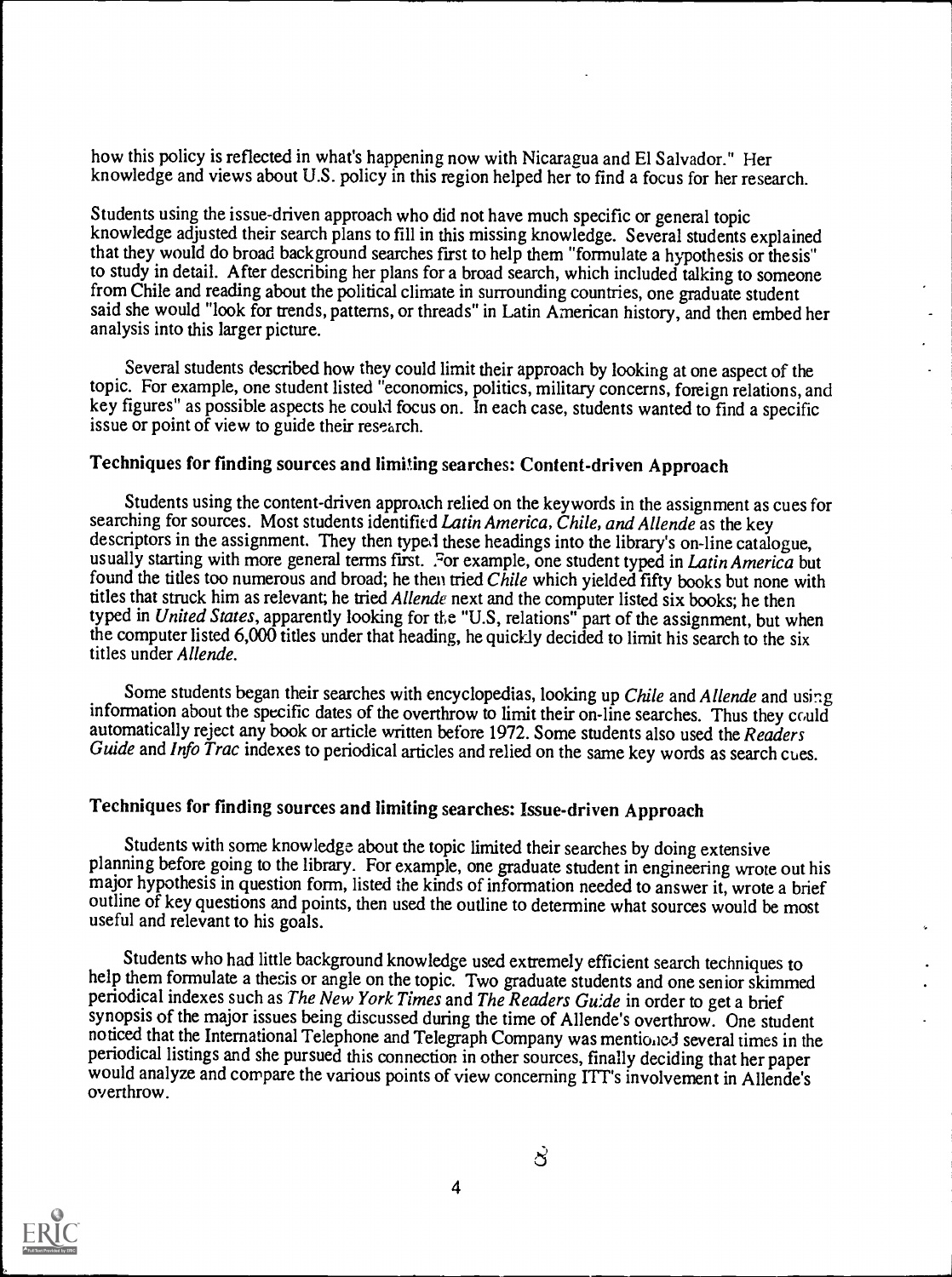Students using the issue-driven approach also mined the endnotes and bibliographies of sources to find other references. One student explained that he relied especially on the bibliographies in scholarly publications for "expert" recommendations because he believed that he could trust the expertise and judgements of such writers. He noted that one way to determine the quality of references was to see who published the book; for example, a book published by Oxford press was considered a good source for other references.

## Criteria for accepting or rejecting sources: Content-driven Approach

The implicit question that students using the content-driven approach seemed to ask when evaluating a possible source was "How easily can information be extracted?" One student explained her technique for determining this: skim the index for your topic; if information is spread out (sprinkled over several distant pages) then reject the book because you would have to read too much. She explained that you should try to find sources that have pockets or chunks of information that can be read and summarized easily. She and other students preferred more general, comprehensive books with condensed treatments of the topic.

Students limited themselves to only a few sources, basing their choices on how much the books' contents overlapped. Apparently overlapping content was interpreted as a sign of agreement among authors and hence correctness. One freshman explained that "using three sources is a good idea because the third one can settle any disagreements between the other two." He also said that he would list more than three books in his paper's bibliography (without actually examining them) because "it looks good." Students were not concerned about the quality of their sources, but looked above all for easily accessible information.

## Criteria for accepting or rejecting sources: Issue-driven Approach

The issue-driven students used very different criteria to evaluate prospective sources than the content-driven students. Essentially, they evaluated sources rhetorically, asking "Who wrote this, when, and for what purpose? and might offer a more objective viewpoint of U.S. involvement in Allende's overthrow. She also explained that you must "beware of Time Magazine and other popular journals because they are very subjective and the comic strips of news journals...more flash than substance." Another student read the preface to a source to determine the author's bias and goals. One student rejected a particular book because it was a first-person narrative and openly opinionated. On the other hand, several students purposely chose sources because of their biased points of view, hoping to gain insights about the causes and motives behind the overthrow. For example, one senior decided to use a book<br>by the former United States ambassador to Chile because this official would present the "party line" on the events surrounding Allende's overthrow. Unlike the content-driven students, these students did not base their choices on how easily accessible information was but on how reliable and relevant the information was to their particular goals.

#### Discussion

Perhaps what is most striking about both the content-driven and issue-driven search strategies described above and summarized in the table below is how well-adapted they are for the particular tasks students seemed to defi others have written on a topic, then search strategies that allow you to locate sources with easily plundered pockets of information are especially appropriate. In contrast, if your aim is to "argue for

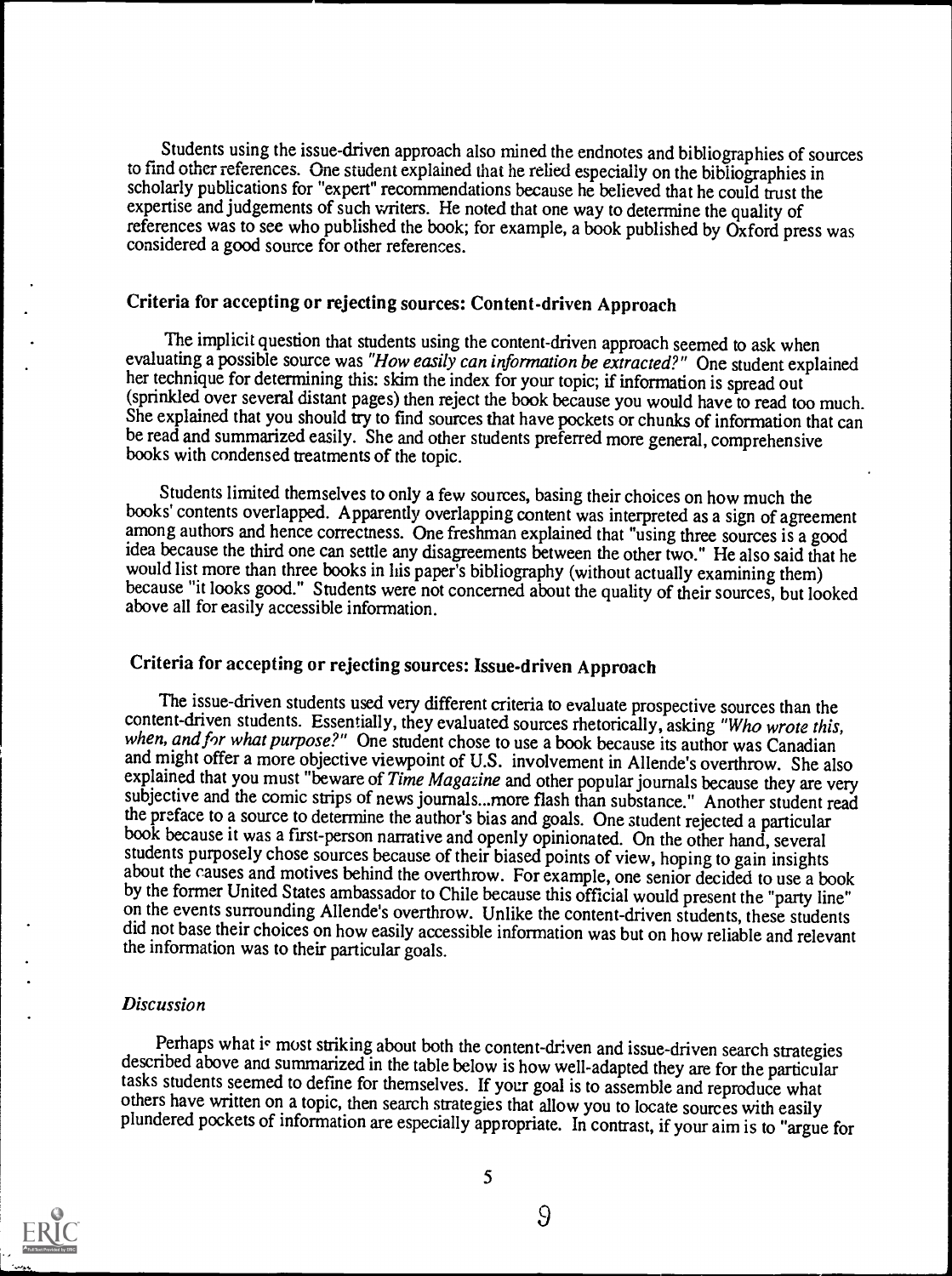a position" or "find a new approach" to a topic, then you'll need search strategies that allow you to zero in on issues and evaluate the relevance and validity of possible sources.

|                                          | <b>CONTENT DRIVEN</b>                             | <b>ISSUE DRIVEN</b>              |
|------------------------------------------|---------------------------------------------------|----------------------------------|
| INITIAL PLANS                            | focused on<br>finding information                 | focused on<br>finding issue      |
| <b>FINDING SOURCES</b>                   | used keywords in<br>assignment to guide<br>search | used issues to<br>guide search   |
| <b>CRITERIA FOR</b><br>ACCEPTING SOURCES | ease of access                                    | quality; rhetorical<br>relevance |

STRATEGIES FOR SEARCHING FOR INFORMATION

But why did students define their tasks so differently? In particular, what made the advanced writers and the single freshman set such different goals for themselves? While we can only speculate about the reasons behind these differences, the remarks of two participants provide interesting clues.

A senior in mechanical engineering said that her response to the assignment would depend on how much she was willing to invest in it. She explained that if she were a history or humanities major enrolled in the upper division history course described in the search task, she would write a paper in which she analyzed the different arguments or "truths" surrounding Allende's overthrow, saying that it would be interesting and challenging to evaluate the different points of view about the United States' involvement (this topic came from her preliminary library research). However, she explained that in reality she would probably choose to write on an easier topic because, after all, she was an engineer and history was just an elective.

For this easier paper she would "document" U.S. involvement and then "tack on some sort of analysis in the last paragraph." She explained that this paper could be composed quickly at the computer terminal by "just shoving in quotes" because "they support themselves." The more challenging paper, on the other hand, would require several drafts and would have to be written out in long-hand first, and direct quotations from the participants and spectators of Allende's overthrow would have to analyzed in detail. She explained that this harder paper would be "more fun" to write<br>but that the "easier topic" would take less time away from her other courses. Thus, for this senior,<br>defining this particu context. As a history major enrolled in a history seminar she would invest the time and effort necessary to write an original analysis, but as an engineer, she would choose to use the sources she collected to construct a summary with a little analysis thrown in at the end.

We found similar concerns about the writer's role in the remarks of a graduate student in engineering and public policy who hoped to pursue a career in teaching. During his planning

![](_page_9_Picture_7.jpeg)

6 1 0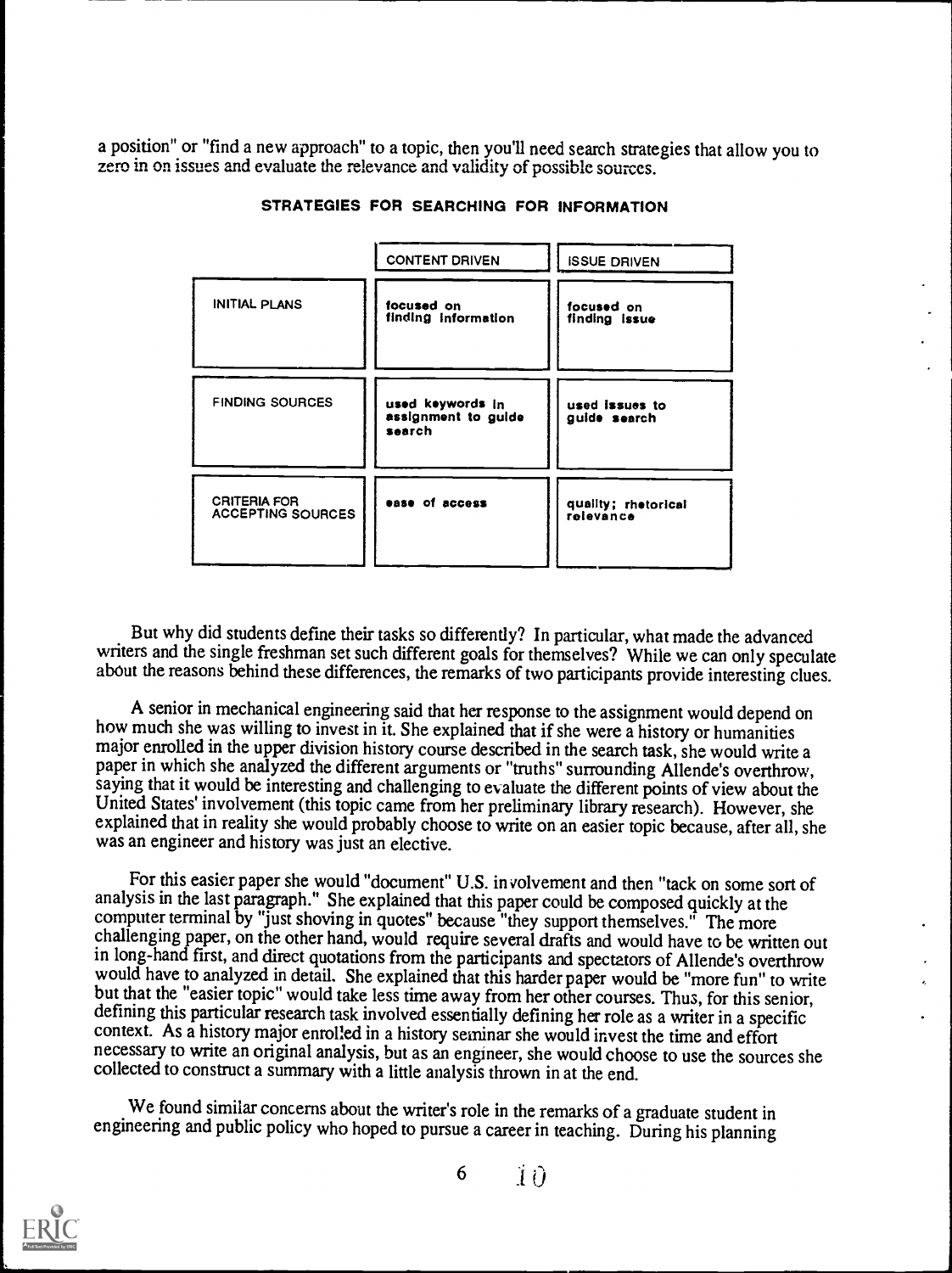sessions before he went to the library, he said, "I'll have to pick my own topic for this assignment....<br>I prefer to have a provocative or different approach rather than a generic term paper because I see myself as having over his notes and textbooks from a course he had taken a year before called *Issues in National* Security Policy, and used this material to arrive at a "basic premise" for the assignment and a list of evidence needed to support this premise. In his subsequent library research, he focused on finding sources that would provide this evidence.

Once again, we see the importance of the writer's role within the writing situation in determining how he approaches the assigned task. This student defined himself as a contributing member of an academic community, mentioning that he often sent drafts of working papers to colleagues in the field for their advice. He explained that his gcal for this particular research task was to find a new approach and "make a case," and his issue-driven search strategies were well-suited for this goal.

No doubt, it should come as no surprise that the way a writer defines his role in a given writing situation plays a part in determining how he defines his writing task, although it may be a surprise to see just how important that role appears to be. But what determines how a writer defines his or her role? Do different teachers and classroom contexts influence students' strategies for defining and completing research writing tasks? We needed to observe students working in naturalistic settings to begin to answer these questions, and this was the purpose of our second study.

## Study Two: Naturalistic Observations of Students Writing Research Papers

This second study was intended to examine how college students in natural school settings perform the many tasks involved in writing research papers. The participants were eight students selected at random from a variety o Mellon University that required research papers. Because teachers managed these research paper<br>assignments differently, each of these courses provided a different context and set of constraints for<br>students. Each of the pa process log of all work they did on their papers from the time they received the writing assignment to the time they finished writing. The logs were to cover all paper-related activities including reading, talking, thinking, library research, and writing. Once the student began working on the paper, a log entry was required every day, whether the student actually worked on the paper that day or not. Students were paid for their participation. The logs were checked at two to three day intervals throughout the study.

#### Findings: Low-investment and High-investment Strategies and the Contexts that Encourage Their Use

The eight students taking part in the study provided us with over 500 pages of material including log entries and copies of their notes, drafts and final papers. This material revealed very different processes in action. Some students were able to procrastinate until the last minute and then produce a paper using ingeniously efficient low-cost strategies similar to those described by some students in Study One. Other students worked much harder, relying on more high-cost, time-consuming strategies. While all eight of the participants did not fall neatly into this low-investment/highinvestment dichotomy, they did seem to have very different notions of what their assignments required and chose their paths accordingly. What led some students to take the high-investment path and others the low-investment? A careful examination of representative cases provides insights about the nature of the different processes involved and the situations that might foster their use.

![](_page_10_Picture_7.jpeg)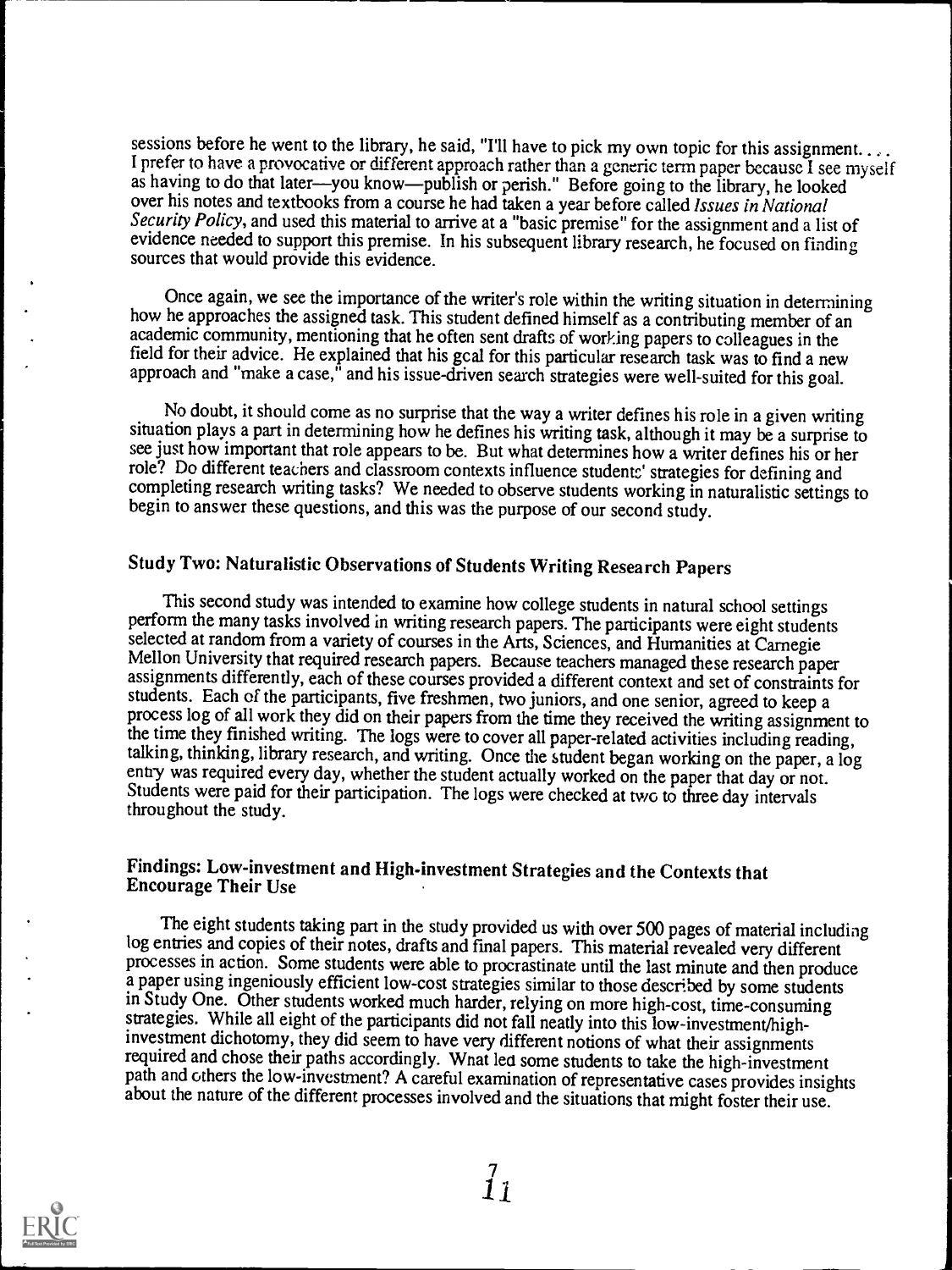## Low-investment Strategies

Students using the low-investment strategies displayed remarkably similar behavior in spite of their different ages, interests, and courses. Two students, a freshman and a senior, provide especially good examples. Ann, a freshman Drama major enrolled in the History of Drama, was required to write a 5-7 page paper about any aspect of the Eighteenth Century British theatre. Bill, a graduating senior in the Social Sciences, was enrolled in a seminar on Decision-making and required to choose his own subject for a 10-15 page seminar paper. In both cases, students were left to complete the assignment on their own, with no formal guidelines or intermediate feedback from teachers or classmates. To ease comparison among participants in the study, we have divided their activities as described in the log entries into the following four categories.

- 1) Choosing a topic and getting started.
- 2) Searching for information and taking notes.
- 3) Composing the paper.
- 4) Evaluating the task.

## 1) Choosing a topic and getting started: Low-investment Responses

#### ANN

For Ann, choosing a paper topic was quite painless. Ann literally "let her fingers do the British drama and chose her topic through an interesting process of elimination. One topic (the actor Garrick) was rejected because there was "too much information on him, so everyone else would want to do him<sup>"</sup> and "because we talked about him in class too much." A second topic that seemed to interest her especially was rejected because it was mentioned in only one of the six books she had haphazardly chosen, and, instead of searching for other possible sources, she concluded "Oh well, I guess I can't do him." Finally, she noticed a large section on mime in one book, quickly skimmed the others, and triumphantly wrote "BINGO, I found my topic." Ann revealed that she "had a basic format in mind" for her paper soon after choosing her topic, a format suggested by the treatment of mime in her six sources: "The first part of my paper would be a basic history of mime and its evolution; the second part w Century mime." She had no plan for the third part of the paper at this point.

## BILL

Bill relied on his teacher to choose a topic for him, explaining "I have no idea for the paper,<br>hope he does." After meeting with his professor, Bill decided to "do the paper on who uses data<br>processing systems in business In both cases, the students chose topics of limited scope that provided them with a ready-made blue<br>print for organizing and presenting material. They did not describe their topics as questions or issues<br>but as content hea

## 2) Searching for information and taking notes: Low-investment Responses

## ANN

The next step for both students was to begin gathering information. Ann's search for relevant material was especially simple; she relied on the key words in her assignment, looking up "Theatre,

![](_page_11_Picture_14.jpeg)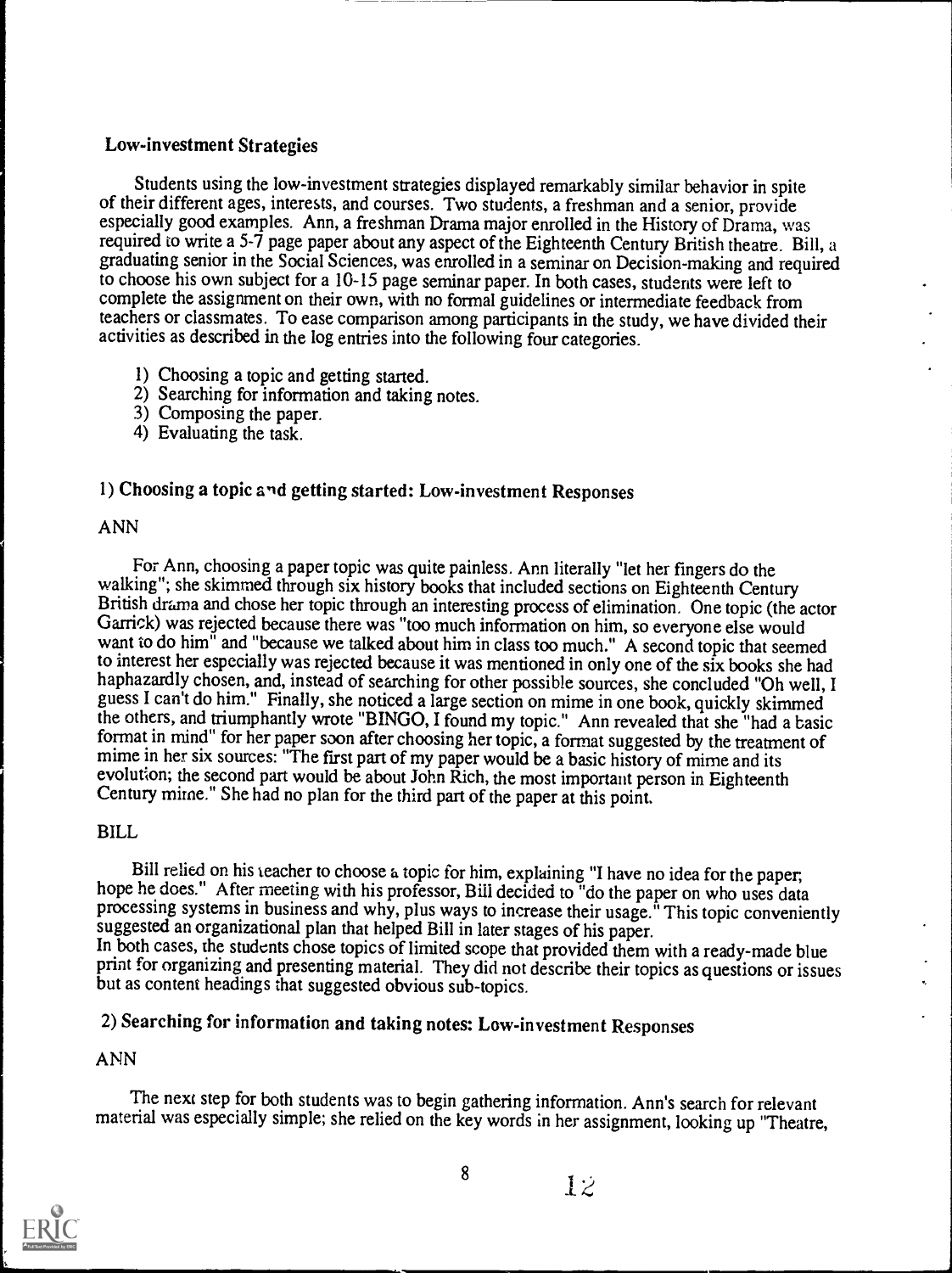England: History" in the card catalogue and skimming books on the shelf under the call number listed for this area. She found six books that included a section on the Eighteenth Century in their table of contents and chose four of these books as her sources. Her choice of topic and all subsequent work depended on this limited and rather haphazard search. She never returned to the library to look for more material after this single search.

Ann predicted  $t^2$  is the v ould "probably end up taking notes and writing the paper all in one  $\mathcal{L}$  " After a painful two weeks of procrastination and complaints (and just one day before the paper was due), she unburied her four source books from the pile on her desk and began reading and taking notes. Once again, her techniques for completing these tasks were incredibly efficient. She used the books' indexes to find information on her topic, skimmed the pages, and took notes on material that was judged to be important either because it appeared in more than che book or because it had been mentioned in class lectures. Using these criteria to determine relevan e, she worked through one source at a time, "paraphrasing from the source or just writing down fragments of information." She explained that "it would be kind of silly (as well as wasteful) to write each note as a separate entity"; instead she produced six pages of carefully crafted sentences and paragraphs, which she later easily transposed into text, thus condensing notetaking and text production into essentially one act. Not surprisingly, she found notetaking the most demanding task in writing a research paper.

#### BILL

Three days before his seminar paper was due, Bill went to the library where he used the Social Science Index to look up articles under "Information Systems" and "Decision Making." He found ten relevant articles and, using their bibliographies, compiled a list of six promising articles that he hoped to find in another library. Because of early procrastination and a misunderstanding about library holdings, Bill was unable to find time to track down the other six sources and decided to make do with what he had found on his single trip to the library. During this trip, which lasted four hours, he read all ten articles and took what he called "extensive notes," which consisted of six pages of brief summaries of each article's main points. Like Ann, Bill took notes one source at a time, working through each article page by page. Later he condensed these notes into a one-page summary, sat back and said "This is what I know; what can I write with it?" Thus, Bill used essentially the same streamlined system as Ann, basing decisions about the paper's content aid organization on what his sources contained.

This content-driven approach conveniently reverses the stages that many writers go through. Instead of identifying key claims in an argument or issue and purposefully going in search of supporting evidence, writers can assemble the evidence first and then determine what claims it will support. By basing their choices on a preassembled list of facts, writers can avoid the headache of extended searches and guarantee that all their main points will be adequately supported. They can also begin writing without a purpose or goal beyond producing a paper for a grade.

#### 3) Composing the paper: Low-investment Responses

#### ANN

For both Ann and Bill, writing the paper was one of the easiest tasks they faced, for it entailed merely assembling parts. Ann explained that

writing the draft was the easiest part because I had the paper pretty much organized in my head and in the notes. All I had to do to write the draft was to paraphrase the notes, insert fragments into the right places, and put it in paragraph form.... I figure that if I paraphrase the book in my notes,

![](_page_12_Picture_9.jpeg)

 $\frac{9}{13}$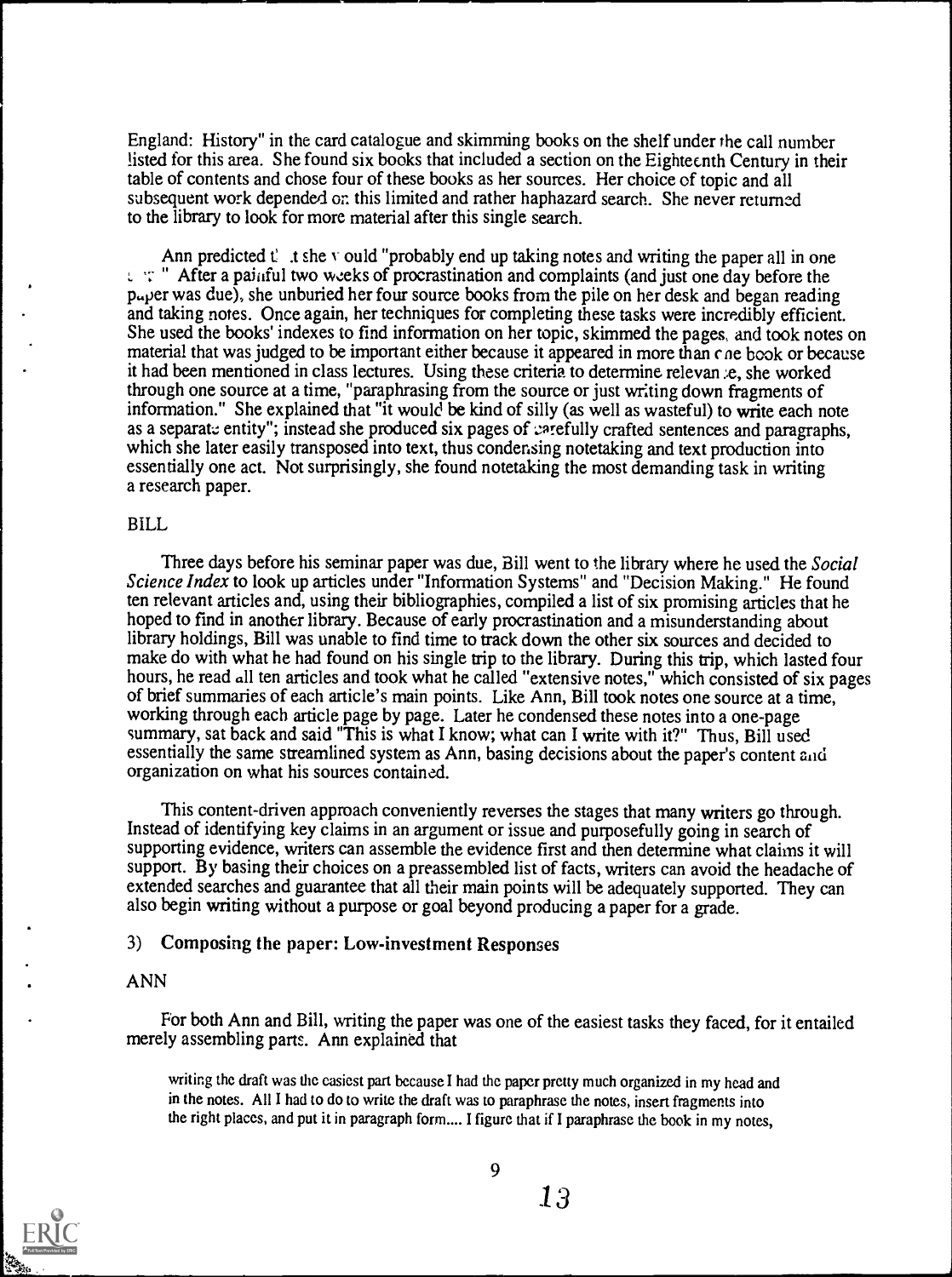and then paraphrase my notes, I am not plagiarizing. There is really no other way to write about factual information.

In fact, large sections of Ann's notes appear verbatim in her paper, and her "draft" is really a very neat, handwritten copy of the computer-typed paper with no sign of revisions. She managed to read, take notes, compose, and type a six page research paper in approximately ten hours (with plenty of recorded breaks for pizza and gripe sessions with friends). She ended her last log entry with a postscript: "The computer filename for this paper is *Extremely Boring*."

#### BILL

Bill spent approximately eight hours composing and revising his paper. Before he began writing, he used his summary sheet to plan the shape of his paper, dividing his notes into two sections labeled A and B. He then spent two hours writing a very detailed outline consisting of concise summaries of his source's key points with the corresponding page numbers in the margin. The information from each source was listed separately and in the same order as it appeared in the articles.

He wrote his draft in long-hand, every other line to allow room for changes. While his draft shows signs of revision at the sentence or word level, his finished paper does not deviate from the organizational scheme that was so painstakingly laid out in his outline. The paper was written in chunks, each chunk corresponding to a source text. Like Ann, he was able to complete his project quickly and efficiently; he spent less than three days or approximately twenty hours on the entire process of producing a twelve page seminar paper, from choosing a topic to typing the final copy.

#### 4) Evaluating the task: Low-investment Responses

#### ANN AND BILL

Bill did not offer any evaluations of his task or resulting paper. However, he planned to postpone work on the project until the end of the term, warning the researcher not to expect any log entries until finals week. Both he and Ann seemed confident in their ability to produce long papers on short notice.

Ann, however, complained a great deal about her assignment, which she labeled "dumb busy work." Over half of her log entries were guilt-ridden explanations of why she had not worked on the paper and how much she hated writing rese-rch papers. Her definition of the writing task may reveal why she found it so distasteful:

I don't know why I can never bring myself to write research papers until the last minute; it's not a difficult thing to do; in fact, it's rather easy. Maybe it's because it's boring. I don't mind reading the stuff, or looking it up either, I just hate writing it down. It'sso damn tedious. I can never keep a good train of thought because it's not coming from me or my thoughts; it's coming from some book and all I'm doing is regurgitating information that the teacher already knows. So why bother? I know how to use the English language (better than most people), I know how to write, I know how to look up information, I'm not interested in any of the topics the teacher gives us, he's read everything there is to read in the library, so why the hell do we have to do this dumb paper when all it is is busy work?

Given this task definition, it is ro wonder that Ann sarcastically labeled her paper "Extremely Boring." She sees the research paper assignment as nothing more than an exercise in correct

![](_page_13_Picture_11.jpeg)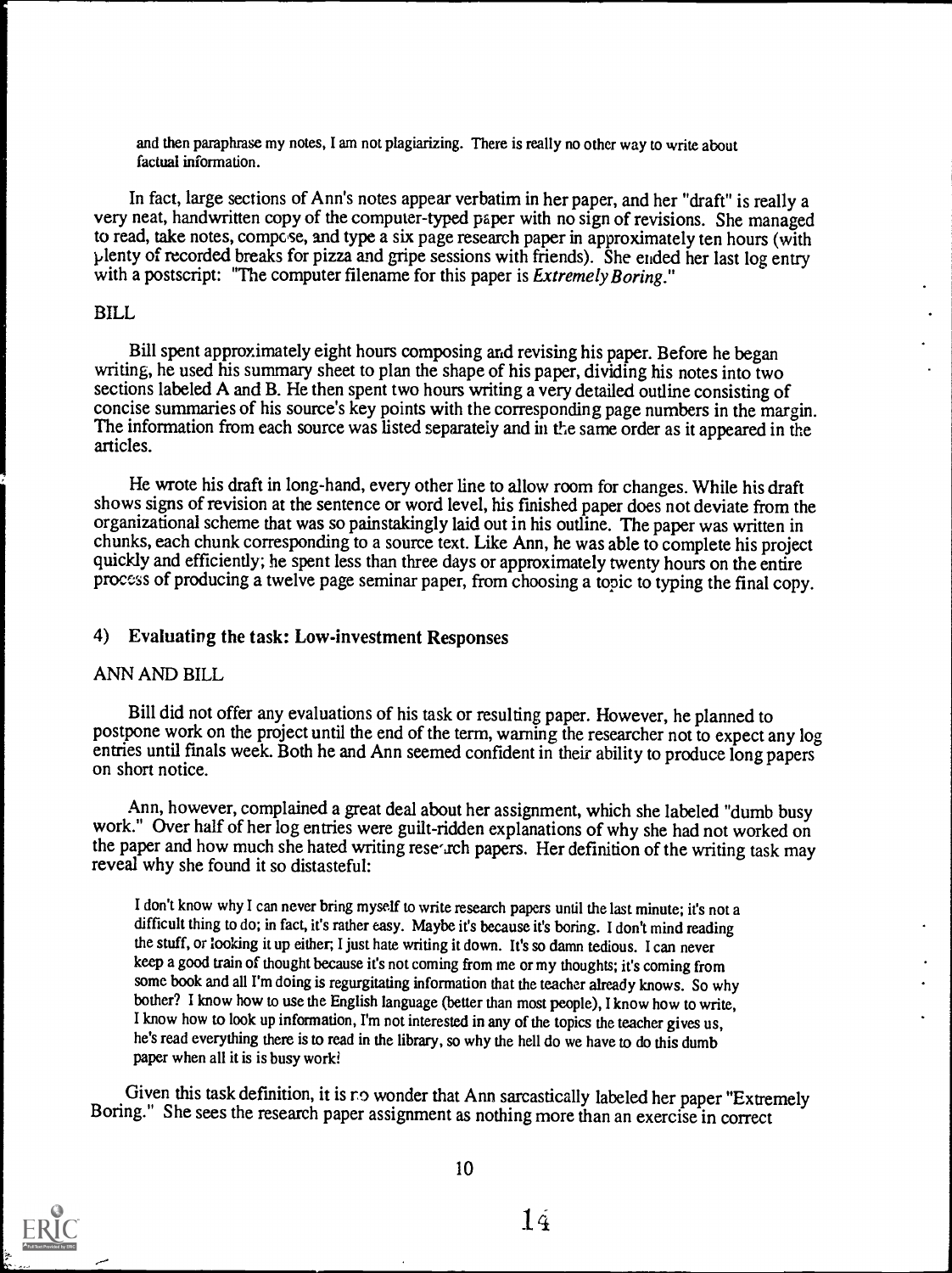expression designed to test her skill in retelling information that her reader already knows. Even though she expended little effort producing her paper (for which she received an A-), she complained bitterly about the unchallenging and pointless nature of the work.

#### High-investment Strategies

Students who chose the high-investment path seemed to have different notions about their roles and the task of writing a research paper. While their behavior is not as homogenous as the lowinvestment students', they do share one feature. In each case their teachers intervened in one or more stages of the process, providing advice, guidelines, or requirements that affected how students completed the assignment. This manipulation of the writing situation differed substantially from the "hands off" approach that both Ann's and Bill's teachers chose and seemed to influence how students defined their tasks.

Catherine and Diane, two freshmen, provide excellent representative cases. Catherine, a science major enrolled in an introductory physics class, received her research paper assignment early in the term with the course syllabus. In addition to writing a ten- to fifteen-page paper on a topic chosen from a list prepared by their professor, students were also required to give a twenty-minute lecture on their topic one week before the paper was due. The lecture and paper were each worth one hundred points, the same value as a major course exam. Besides providing an extensive general reading list, the teacher gave personalized advice to each student by suggesting one or two references and listing key words that could be used to search for more information on the topic. The professor also provided an itemized list of the criteria on which papers would be judged and invited students to discuss their progress early in the term.

Diane, a freshman Humanities student enrolled in an introductory literature course, was required to write an eight- to ten-page paper combining research and literary interpretation. The teacher provided three topics for the French Lieutenant's Woman, a novel the entire class had read and discussed, but she encouraged students to select their own topics as well, subject to her approval. Throughout the course, students were expected to examine their own responses to literary texts through exploratory writing in the form of journal entries and short papers.

The teacher continued this emphasis by expecting students to combine research with personal interpretation and by basing their grades not only on the finished product but on the exploratory writing and drafts produced in the process. Students were required to follow a work schedule and show evidence of their progress by handing in exploratory research, drafts, and progress reports before the final paper was due. The teacher gave extensive feedback on drafts and allowed students two weeks to make revisions.

#### 1) Choosing a topic and getting started: High-investment Responses

#### CATHERINE

Catherine's research paper topic, chosen from the prepared list, was the Detection of Invisible Light and Inaudible Sound. Her teacher gave her a typed list of key words and suggested that she start with the Encyclopedia of Physics and look in physics textbooks as well. Over a month before her paper was due, Catherine began thinking about her research project and started writing log entries. The first description of real work revealed that she was more concerned about the lecture than the paper. While in the library doing research for another assignment, she saw the Journal of Biomedical Applications and "decided to use some examples from there in the speech as color."

![](_page_14_Picture_9.jpeg)

11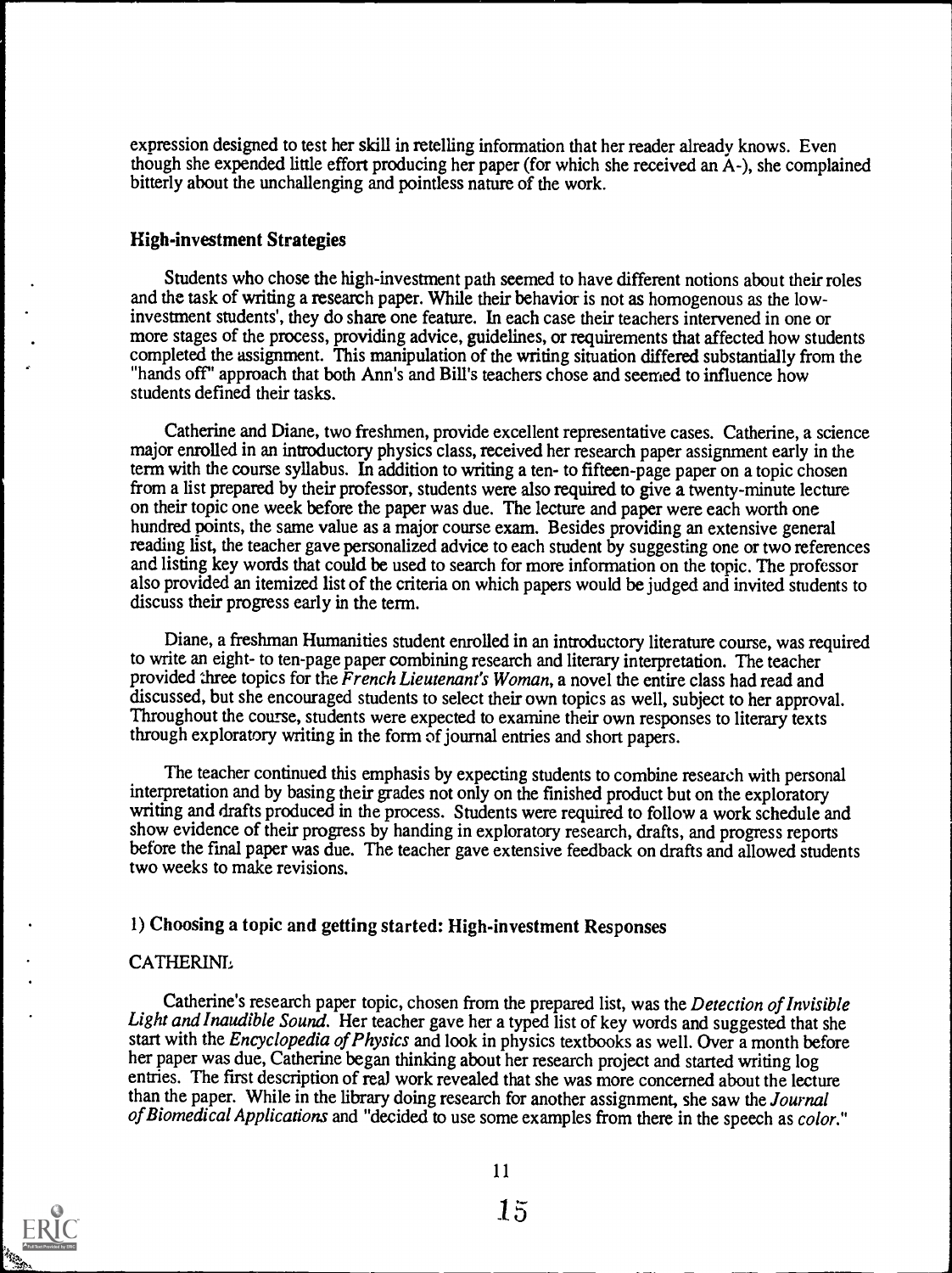It is interesting to note that she is concerned with finding information for a particular purpose, to provide colorful and relevant examples for her audience.

#### DIANE

The day after she received her assignment, Diane began thinking about a topic. She decided to choose her own instead of taking one suggested by the teacher and talked to a friend who had completed the same course and assignment the semester before because she "thought his topic might help me come up with one of my own." Uninspired by his topic, which she found " a bit unfocused," she discussed the possiblity of doing a Freudian reading, one of the approaches suggested in class. Diane explained "that Freud's ideas on female sexuality offended my sensibilities; I thought about what Betty Friedan said about Freud in The Feminine Mystique, and it suddenly occurred to me to do a feminist reading." Unlike the low-investment students, Diane based her choice of a paper topic on her personal interests and experience.

#### 2) Searching for information and taking notes: High-investment Responses

#### CATHERINE

Catherine began doing research over three weeks before her scheduled lecture. She relied on her professor's advice to begin her search, fmding the encyclopedia he recommended and looking up entries for the four suggested keywords. She also used the keywords to create a quick outline for her talk "to give myself some limits in researching." This outline listed the kinds of information she needed: an explanation of invisible light and ultrasonics, the history and discovery of ultrasound, ultraviolet and infrared light, and their applications. Thus, Catherine determined what information she needed before she began her research, unlike the low-investment students who allowed their sources to determine the scope of their papers.

Besides setting limitations for her search, Catherine also made plans for later research. She checked the bibliographies of each source for useful cross references and, before leaving the library, jotted down plans for follow-up searches in conventional encyclopedias and textbooks. She did not hesitate to use sources that were handy when she was working at home: she used her physics textbook to find examples on acoustics and her high school biology book for an explanation of how the eye translates signals. Although Bill, the social science low-investment student, also made plans for additional research, procrastination left him no time to follow through.

Altogether, Catherine wrote eight pages of sketchy notes; the notes were divided into separate subjects, one for each keyword, and some subjects were broken into sections such as "detection" and "uses." Her notetaking system differed from the low-investment students' in two interesting ways: she took notes according to her own predetermined plan rather than proceeding page by page through each source at a time; her notes consisted of fragments of information and formulas instead of polished prose.

Catherine also revealed that she had different search-goals than the low-investment students. She explained that "a lot of the really technical 'inner workings' stuff I read so I'd understand it, but didn't take notes on." Clearly, her primary goal was to understand material and not just to transcribe or summarize it. She gauged her understanding by explaining her topic to her mother:

I spent about ten minutes telling her what I'd set out to look for, the interesting parts of what I'd found so far, and how much more I needed. (Still need to find some kind of demonstration, work out

![](_page_15_Picture_10.jpeg)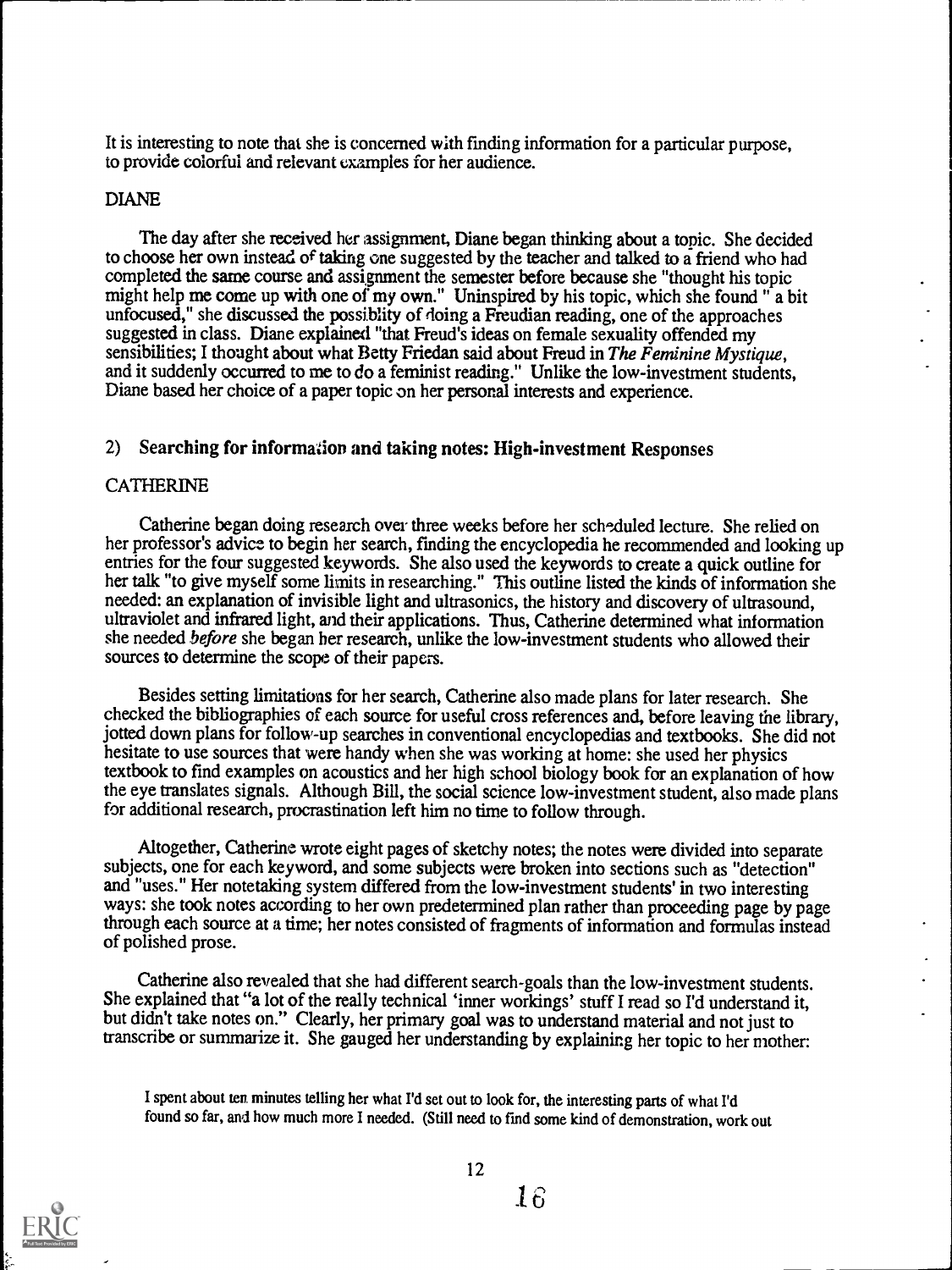three diagrams and find out how ultrasonics are detected.) It was like a preliminary practice for the speech, and helped reassure me that I can indeed speak 'physics-eeze' without notes or an outline and still have it make sense.

The requirement to present a twenty-minute lecture seemed to play a large role in Catherine's search plans. In addition to her desire to sound knowledgeable on her own topic, she considered looking up information on the topic of the student scheduled to speak before her, explaining

I looked for the first time at who is also speaking the day I am. He's doing the detection of particles and radiation, which struck me as a more general case of my topic; thought about including pieces of his lecture into mine, by going and looking it up myself. Then thought of the potential for boredom if the two talks overlapped and decided I ought to try to fmd him so we could check and try to coordinate things.

Later, Catherine designed an organizational plan for the speech "that would keep overlaps from being a problem" and decided not to meet with the other speaker after all.

Catherine returned to the library several times, reviewing her notes and outline to determine how much material she still needed. She always went to the library with a particular goal in mind, mostly to fill in missing examples or clarify concepts she was unsure about. On the morning before her lec<sup>--</sup> re she described how she planned to complete her preparation: "Went to the Engineering and Science library to look up what needed to be clarified. Planned to re-scan the old sources for things that were fuzzy, use all the reference books for the missing items, and if necessary, go to the Humanities and Social Sciences library and check some basic encyclopedias." The following description of one search reveals once again that her main goal was to understand material:

Still stuck on Infrasound. Went to the on-line catlogue, tried "infrasonics, infrasound, ultrasonics," then hit "ultrasound." Decided I had nothing to lose and went to the shelves of the appropriate call number, and started checking indexes and tables-of-contents for infrasound information. Scanned about twenty books that way, and by picking up a paragraph here and a page there, managed to piece together at least a sketchy picture of its nature. Jumbled together in brain and wrote down as one coherent thought in the conveniently blank spot on the outline.

The outline for her speech consisted of six pages of very sketchy notes, formulas, and instructions to herself. Since she had struggled from the beginning to gain a working knowledge of the concepts, she planned to speak largely from memory and to explain technical information in her own words.

#### DIANE

Four weeks before her paper was due Diane went to the library in search of works by Mary Daly and other feminists. She decided that "some broad background reading might be a good idea"—a goal that was completely absent in the search practices of writers using the low-investment strategies. In fact, Diane's search strategies reveal much more planning and goal-setting than the low-investment students'. On one of many trips to the library she explained that "I went to the library with several goals: to figure out a more specific goal for my paper, to find the articles from the Info-trac printout on feminist literary criticism, and to use the other humanities database (the larger one) to find more articles. I wrote out a series of questions first, to guide myself." Like Catherine, she used this set of questions to limit and focus her search and to set specific goals for her paper.

Sample questions: How does Sarah [the novel's main character] act out contemporary feminist values (how not)?

![](_page_16_Picture_10.jpeg)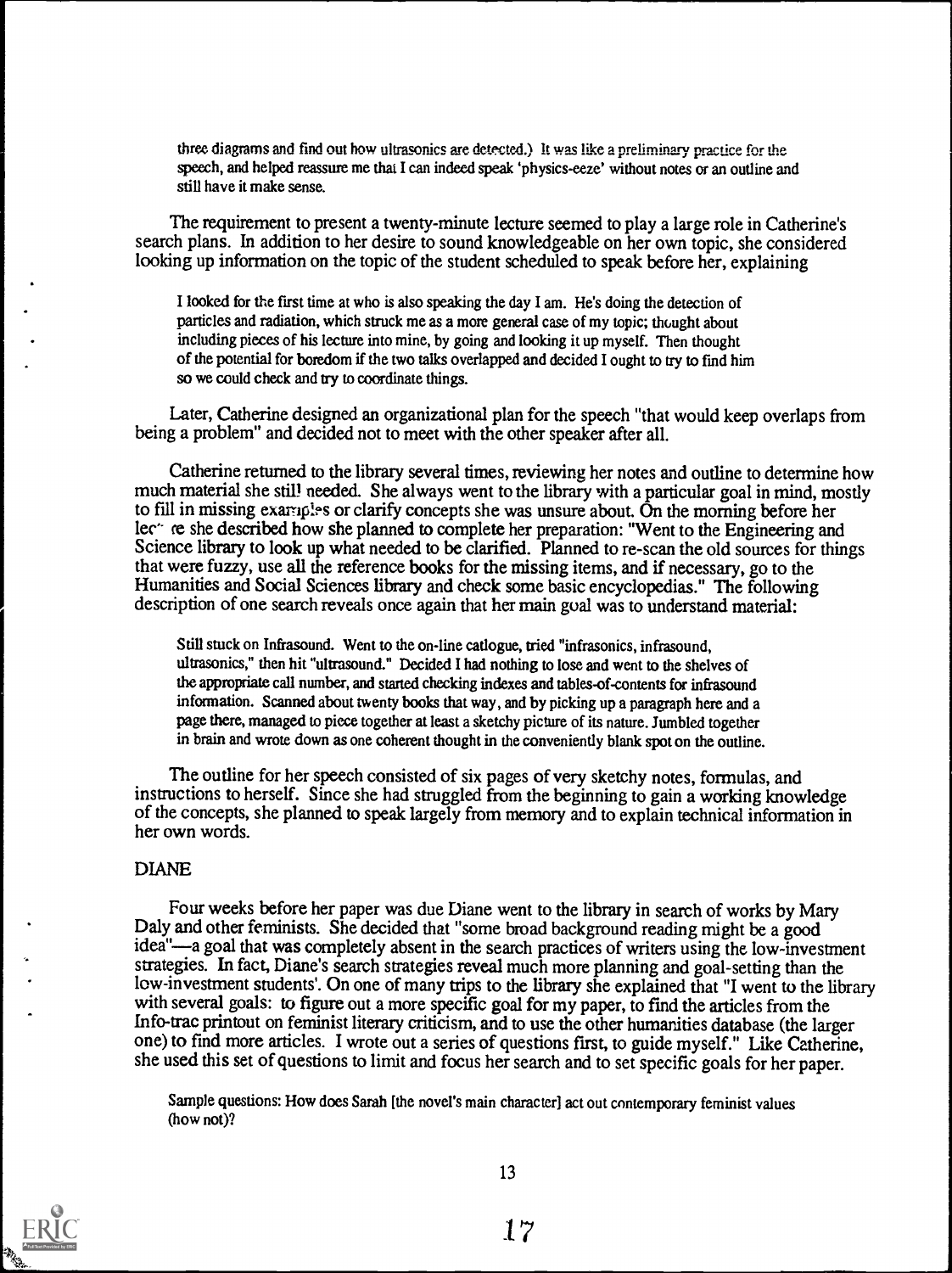How is the "territorial" battle between Charles and Sarah symbolic or parallel to the struggle between women and a patriarchal society?

This sample from her list of six questions reveals that Diane's goal is to *interpret* the novel using information and insights gained through research and not to merely *reproduce* material from other sources.

Diane's notetaking strategies are substantially different from the low-investment students' as well. For the most part her notes consist of direct quotes from several authors with page numbers and keywords written in the margin. Interspersed throughout these quotations are Diane's responses, sometimes in the form of questions or evaluations such as "good quote." Notetaking did not seem to serve the same purpose for Diane as for the low-investment students. The interactive nature of her notes suggests that her aim was to stimulate thought rather than to assemble facts or create content. In fact, Diane described in one log entry how a particular essay "triggered a sort of insight" that helped refine her approach and became the key to her emerging thesis.

Unlike Ann and Bill, Diane continued to read and take notes after she had begun writing drafts. For her, searching for information, reading and notetaking clearly were not separate tasks to be completed one at a time, but interdependent and recursive features of a complex process.

#### 3) Composing the paper: High-investment Responses

#### CATHERINE

Not surprisingly, Catherine's careful preparation for the lecture also prepared her to write the paper. She purposely chose to focus her efforts on the lecture first because she felt that it would help her write a better paper by giving her a chance "to correct anything left out." After she went twenty minutes over the allotted time while rehearsing the lecture, she was forced to edit out large sections of her speech notes. But she left the information in the outline, so that she could include it in the paper.

She made very specific plans for writing the paper:

It will have the same content and outline as the speech, with the exception of the introduction and a slightly more involved/technical mode of explaining things, as my audience is no longer twenty-five restless teenagers but an assistant professor upon whom I wish to continue making a good impression.

Catherine had indeed made a good impression on her teacher. After her lecture, he told her that he had learned something new from the talk and asked her to write the footnotes for that section of the paper carefully. Catherine was pleased and chagrined, explaining "I'm honored that I was the only person who told him sernething new, but - drat - now I'm going to footnote this paper into the ground and I usually take a casual approach to such endeavors."

She followed her initial composing plans completely. First, she spent two to three hours in the library "fleshing out footnotes" and tracking down sources. Next she spent two hours "playing with sample introductions—decided first off that diving straight into the facts was too abrupt and horrible style." After writing several trial opening paragraphs, she decided to introduce the paper the same way she had introduced the speech-"straightforward, no frills." She used the outline from the lecture to compose, explaining that

![](_page_17_Picture_11.jpeg)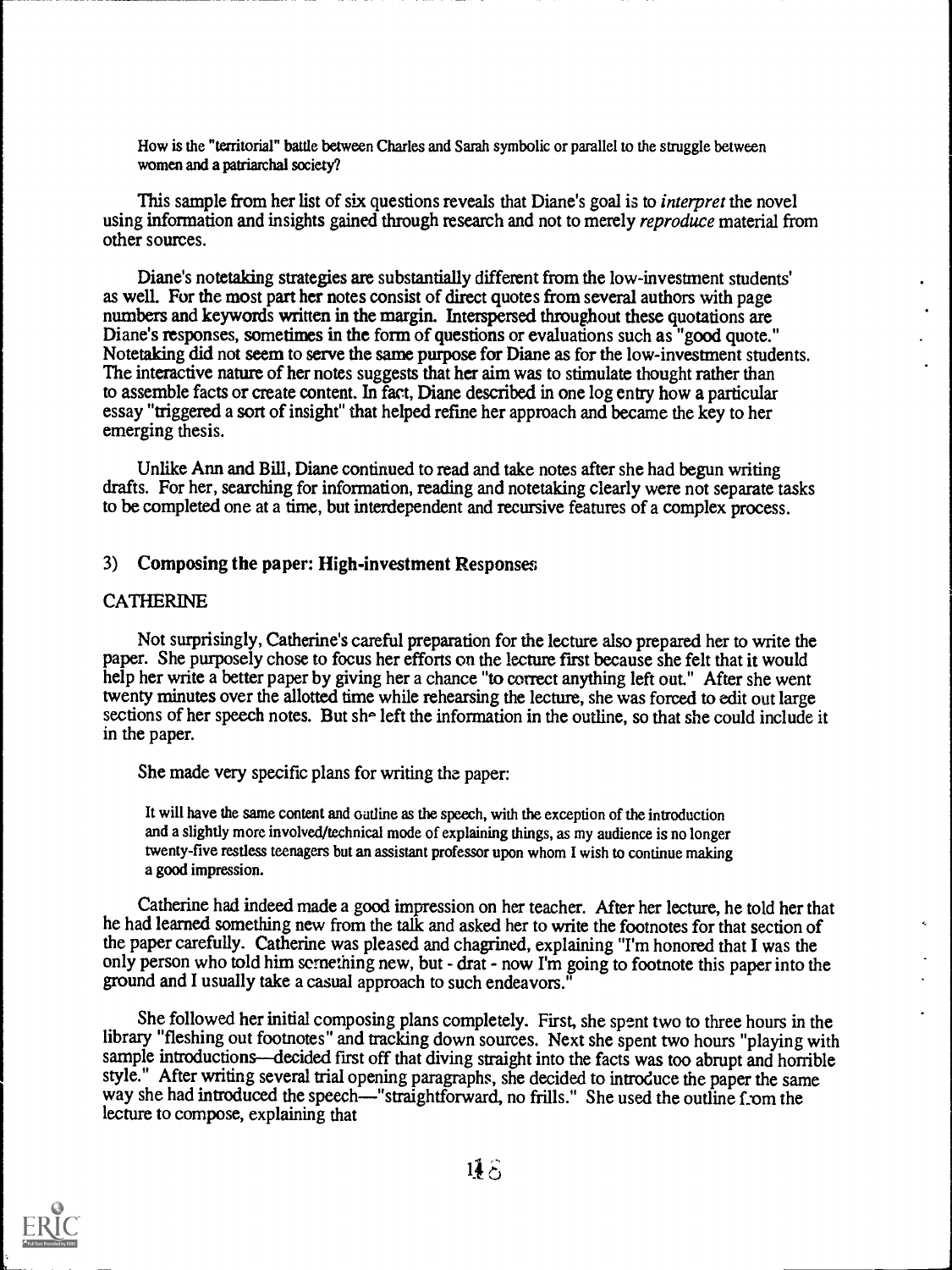having had to talk and sound intelligent for twenty minutes with just that in front of me, I had most of the appropriate phrases lodged firmly in the mind. ... The stuff that was written came about 85% from memory of the speech, 15% more formal transitions, etc. since a paper is more formal than a lecture.

She composed her draft at the computer, inserting footnotes and rewording a few sentences after writing the entire draft over a period of three days. Given the amount of research and preparation Catherine completed for her lecture, it is not surprising that she had little trouble composing her paper and spent little time revising. Prior to her lecture she made substantial revisions in her outline, adding and deleting material, and clarifying key concepts. The final paper reflected this work. Her teacher gave her high marks for "knowledge of sources and literature, understanding of basic concepts, extensive treatment of subject, and originality of ideas."

#### DIANE

Diane began producing text in the form of "exploratory writing" early in her research. This informal writing traces the evolution of her thesis and, while very little of it appears verbatim in later drafts of her paper, the ideas are clearly present. She handed in the exploratory writing and was excused from the requirement to turn in a complete draft for review by the teacher because her professor correctly trusted her to write drafts and revise on her own.

Diane produced her draft in pieces, reading, refining ideas, and then writing a few paragraphs at a time. For example, she wrote her introductory paragraph after a period of reading and notetaking had confirmed her critical approach:

It became more and more apparent as I read that Sarah's inconsistent, enigmatic behavior is much more explainable in terms of Victorian concepts of womanhood and how they apply to feminism than in terms of modern feminist ideals alone. I remembered reading in a book review that feminist criticism is often twofold like that (a historical perspective and a contemporary perspective). It seems that that approach will work well here.

After writing the introduction, she made more specific research plans and returned to the library "to get a handle on what feminist criticism is in general." This reading led to more writing, including a revision of the introduction (which she ended up rewriting four times). Diane's rough draft, written in long-hand, is full of changes, notes to herself, and plans for future writing. She used the writing process for the same purpose as reading and notetaking—to explore and discover ideas.

This exploratory process led to many revisions.

I worked on my draft more, but I ran into some big problems with my thesis. There just isn't that much support for seeing Sarah as retreating into myth. I am going to try to reformulate my thesis to make it have more to do with Sarah's ways of creating islands for herself.... I hope I won't have to throw away everything I've written.

Diane did end up throwing away large portions of this early draft, but only after she hadclearly diagnosed its problems and formulated new plans for the next draft.

I think my major problem with my first attempt at a draft was that I was too caught up in all the information I had found through research and I wasn't concentrating enough on interpreting The French Lieutenant's Woman. I went back and read several sections of the novel and took some notes, and then I made a list of major points I thought related well to my research. I made a really rough outline.... My thesis is now quite different.

![](_page_18_Picture_11.jpeg)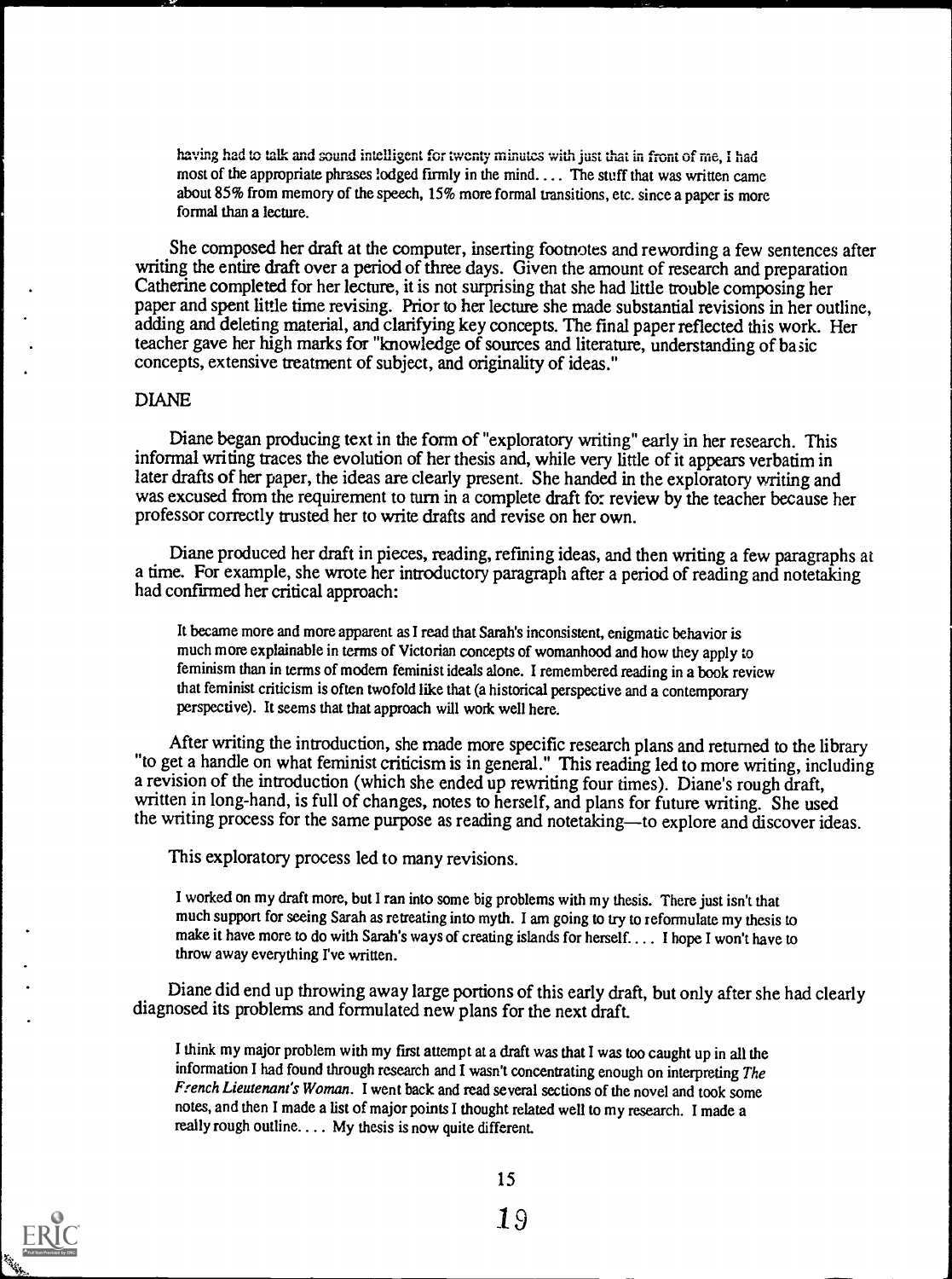After this breakthrough, Diane continued to compose her paper in stages, usually writing two or three pages a day. She ended each section of draft with questions or plans for later work: "Why is the first ending silly and the second consistent? Recap why Sarah is like a modem feminist; mention that she is still an enigma." Diane's recursive process of evaluation and planning enabled her to compose a coherent eleven-page paper over a period of severals days. She found this process to be effective, reporting that "the writing went quite smoothly after I changed my thesis."

#### 4) Evaluating the task: High-investment Responses

#### CATHERINE AND DIANE

The high-investment students' evaluations of their tasks are less overt than the low-investment students'. While Ann and others complained openly about their assignments, the high-investment students seemed too preoccupied with their work to stop and assess the task in general.

They did assess their own progress, however, invoking goals and standards that were not apparent in the low-investment students' behavior. Catherine mentioned her two audiences often, and hoped to impress and inform both her classmates and her professor. This goal led to important sub-goals, such as her desire to gain a working knowledge of her topic and to provide clear, interesting explanations and examples. At every stage in her research project, Diane set goals and used them to evaluate her progress. This goal-oriented, planful behavior is completely missing in the processes of the low-investment students.

Another interesting feature of the high-investment writers was their eagerness to discuss their topics and progress with others. Both Catherine and Diane shared their work with friends or family members, revealing a personal involvement and satisfaction not apparent in the lowinvestment students.

#### **Discussion**

Clearly, the low-investment and high-investment students had very different notions about what their assignments required and these notions affected their strategies for completing work at every stage, as the summary in th

Ann, the drama student, described the research paper as "dumb busy work" because "it's coming from some book and all I'm doing is regurgitating information that the teacher already knows." The low-investment students in St reproduce information for the teacher-as-examiner.

Apparently this assumption is a common one. Schwegler and Shamoon (1982) interviewed college students about why they wrote research papers and received very similar explanations. They found that

students generally view the research paper as informative in aim, not argumentative, much less analytical; as factual rather than interpretive; ... as an exercise in information gathering, not an act of discovery; the audience is assumed to be a professor who already knows about the subject.. . (p. 820)

![](_page_19_Picture_11.jpeg)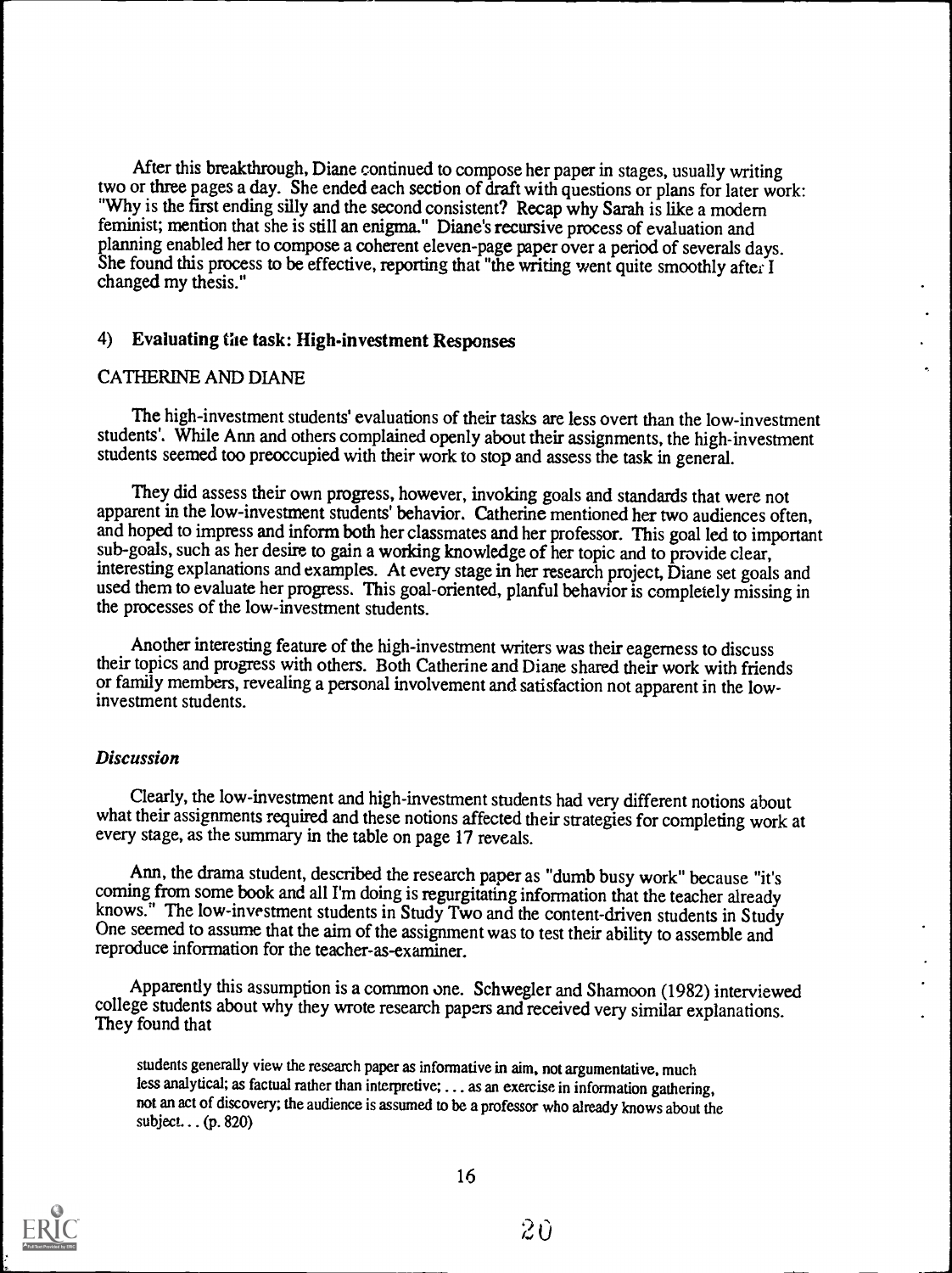#### STRATEGIES FOR WRITING FROM SOURCES

|                                                                | <b>LOW INVESTMENT</b>                                                        | <b>HIGH INVESTMENT</b>                                                        |
|----------------------------------------------------------------|------------------------------------------------------------------------------|-------------------------------------------------------------------------------|
| <b>CHOOSING</b><br>A TOPIC                                     | a content category<br>that is easy to<br>write about                         | an issue of<br>personal interest                                              |
| <b>GETTING</b><br><b>STARTED</b>                               | 2-3 days before<br>paper is due                                              | 3-4 weeks before<br>paper is due                                              |
| <b>SEARCHING FOR INFO</b><br><b>AND</b><br><b>TAKING NOTES</b> | 1 library visit;<br>keyword search;<br>detailed notes to be<br>used in paper | many iibrary visits;<br>Issue guided search;<br>notes to stimulate<br>thought |
| <b>COMPOSING THE</b><br><b>PAPER</b>                           | assemble blocks of<br>notes and paraphrase<br>them:<br>local revision only   | exploratory drafts;<br>global revision at<br>conceptual and<br>textual levels |
| <b>EVALUATING THE</b><br><b>TASK</b>                           | negative                                                                     | positive                                                                      |

In contrast, Schwegler and Shamoon found that teachers not only view the research paper as "analytical and interpretive" in aim, but see it

as a means to accomplish one of the primary goals of college instruction: to get students to think in the same critical, analytical, inquiring mode as instructors do—like a literary critic, a sociologist, an art historian, or a chemist. (p. 820-21)

Clearly, these two very different views about the aims of the research paper would lead to very different processes and products. In the first case students would set out to *reproduce* information found in sources, and in the second they would transform source material to produce original syntheses or conclusions. Scardamalia and Berieter (in press) propose two models for knowledgeuse in student writing that can shed some light on these different processes: knowledge-telling and knowledge-transforming. They describe knowledge-telling as an efficient but dead-end strategy

![](_page_20_Picture_5.jpeg)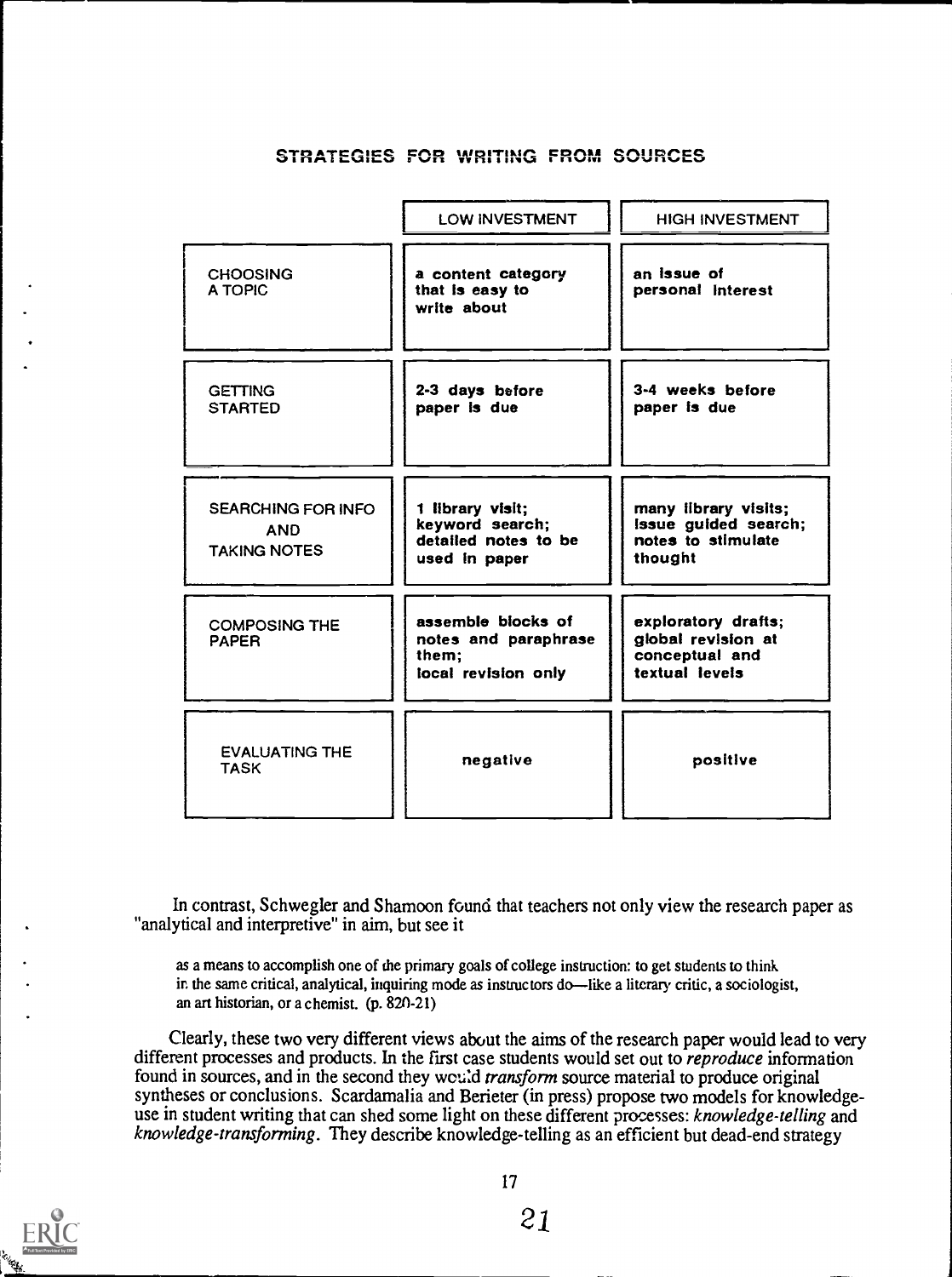developed to meet the demands of many school writing tasks that allow writers to "suspend the usual purposefulness of discourse" (Bereiter and Scardamalia, 1985, p. 76). Knowledge-telling is a "sort of no-frills system for digging out usable content and getting it down on paper as efficiently as possible" (p.76). We see evidence of this system in action in the efficient content-driven search strategies used by freshmen in Study One. With this system, Bereiter and Scardamalia contend that students can generate texts quickly and fairly effortlessly, which is exactly what the low-investment students in Study Two were able to do. Both Ann and Bill set out to assemble and reproduce established knowledge as efficiently as possible. Their streamlined processes and low-investment strategies were well-suited for this goal.

Unlike the knowledge-telling strategy, Scardamalia and Bereiter claim that knowledgetransforming requires careful analysis of the writer's purpose and the audience's needs, and the generation of appropriate goals and constraints. Rather than simply reproducing content from memory or a source text, the writer must constantly test new subject matter, choosing to accept or reject it based on how well it meets the requirements of a continuously evolving set of goals. Scardamalia and Berieter contend that this frequent testing leads to "the continual revision and rethinking that mature writers go through in a serious piece of writing" (in press). The planful, goal-oriented behavior of the high-investment students in Study Two clearly matches this knowledge-transforming model. Catherine and Diane set out to transform the established knowledge found in sources into original ideas or structures. Their recursive, complex processes and goal-oriented strategies (which included issue-driven search strategies) helped them achieve this goal.

But what led these students to define such different goals for themselves? While the factors influencing task definition are numerous and complex, these case studies reveal that teachers play a powerful role in determining how students interpret and respond to assignments. In each case, students performed the low-investment task when their teachers did not structure the writing situation beyond assigning a topic and a due date. When teachers did structure the context in ways that included providing advice, guidelines, peer audiences, and process requirements, students responded accordingly and, once again in every case, ended up employing high-investment strategies. The following examr le reveals just how powerful the teacher's role can be.

#### ERIC

Eric, a freshman enrolled in the same literature class as Diane, spent three weeks before the rough draft was due struggling to find a topic and procrastinating. His teacher finally helped him come up with a general topic—an analysis of what makes a particular comic writer funny—but he continued to put off choosing what author he would analyze, explaining that "I think about going to the library and looking up stuff, but, hey, I'm too lethargic." Eric finally did go to the library, browsed through books on satire and humor and jotted down some quotations, but did not settle on a specific topic until three days before the draft was due and did not begin writing his draft until the night before it was due, composing it in one sitting between 10 p.m. and 4 a.m. Obviously, Eric relied on the low-investment strategies to produce his rough draft.

However, Eric's strategies and criteria for evaluating his work changed dramatically after his teacher returned his rough draft. "I got the paper back and immediately thought 'Great, she figured out that I didn't have a thesis, yey!"' He explained that "when I wrote my rough draft, I didn't have a thesis.... There was no organization in the rough draft.., it was just a piece of expository text." This "expository text" consisted of individual quotations about the elements of satire coupled with examples from Berke Breathed's comics. Eric's system for choosing which source's ideas to include in his draft was straightforward, if a bit egocentric: "When I was psyched and agreed totally with what was being said by the person writing it, I used it.... Simply, it's read-get

![](_page_21_Picture_6.jpeg)

 $18 \t 22$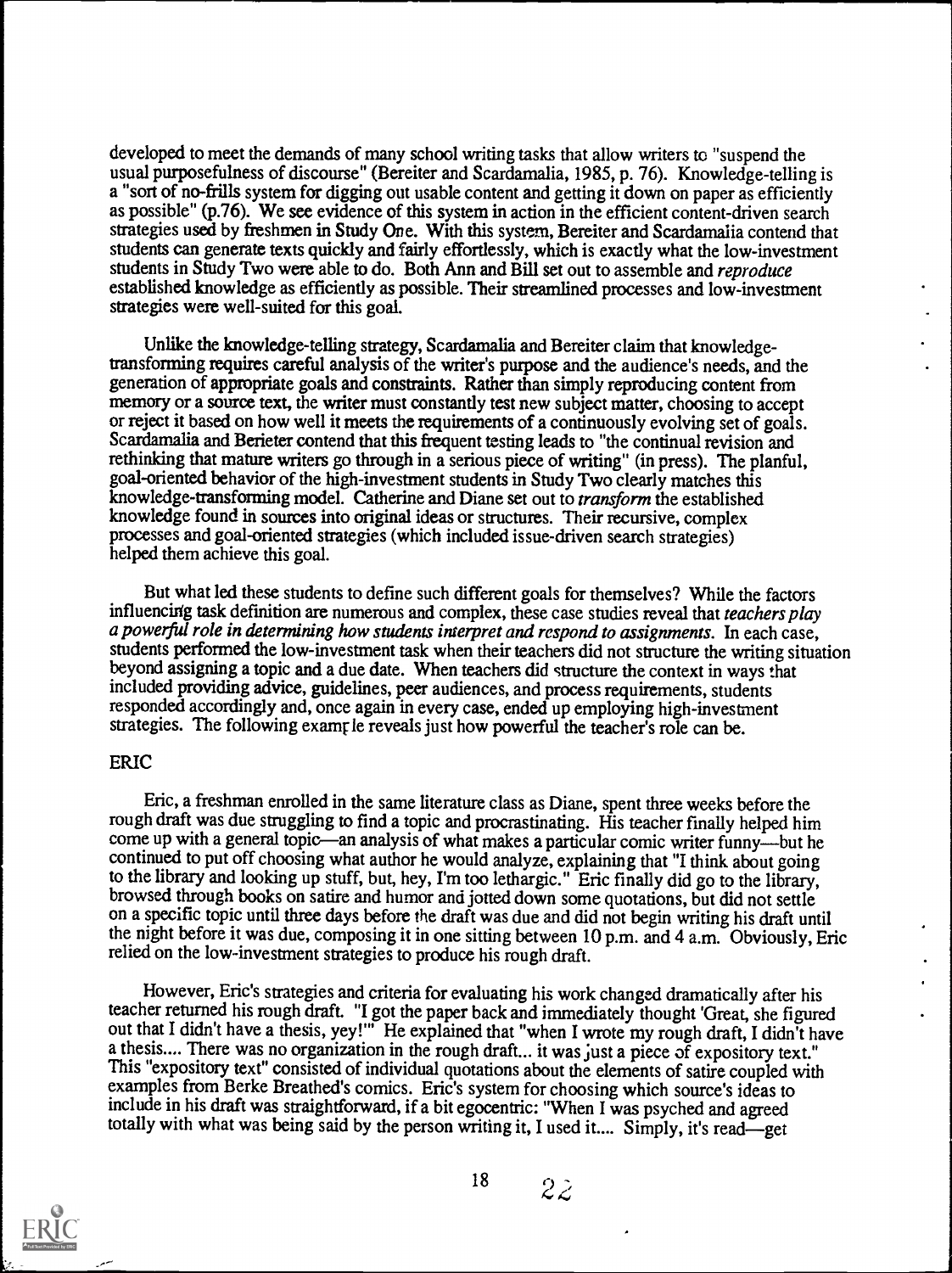psyched—write notes—use in paper." Not surprisingly, this system produced a loosely connected summary of several experts' opinions and little critical analysis. But once Eric began revising the draft into an interpretation, he decided that much of this information was irrelevant to his new goal, which was to explore why some people are entertained and others offended by certain kinds of humor. He could no longer include whatever struck his fancy, but instead looked for ideas that supported his interpretation and thesis. Using these new goal-oriented strategies, Eric produced a revised paper that bears little resemblance to the rough draft and earned him a B.

Without his teacher's comments and the requirement to revise his paper, Eric would have been satisfied with producing a paper with no thesis or organizational plan. The fact that he openly acknowledged that his first draft lacked substance is particularly interesting because it suggests that some students may automatically or purposely choose limited task definitions and goals in certain writing contexts. In fact, there is evidence that supports this conclusion. After conducting an extensive study of the contexts in which high school students learn to write, Applebee (1984) and his colleagues found that individual classrooms and teachers have a powerful impact on how students approach writing tasks. He concluded that most teachers failed in their attempts to make writing a meaningful activity that promoted learning and student involvement. However, in the few cases where writing experiences were effective, teachers and students played less traditional roles.<br>Successful teachers provided real purposes for writing and encouraged students to integrate and use new knowledge rather than expecting them to reproduce the teacher's or textbook's point of view. Applebee concludes that "the nature of the communicative situation . . . [is] the fundamental factor shaping the success of instruction" (p.171). When the teacher plays the role of interested collaborator and facilitator, students report "a new found involvement and control in exploring their own ideas and seeing them grow" (p.171). We see evidence of such involvement and control in the responses of the high-investment students in Study Two.

It is interesting to speculate at this point about why the advanced writers in the first studywhich presented students with the same kind of truncated writing situation that led to low-investment goals and writing strategies in Study Two-did not appear to require the stimulus or support of a structured writing situation to put more than minimal effort into their research tasks. Could it be that regular exposure to writing situations that require high-investment responses (like those described by the engineering graduate student earlier) lead to the internalization of high-investment goals and strategies? If so, it may be that the range and quality of the writing contexts our students are exposed to are key factors in aiding their development as writers, especially as academic writers. But what features of the particular "communicati ve situations" or classroom contexts in our study encouraged students' high-investment responses? Because of the exploratory nature of these studies, we cannot draw firm conclusions as yet about what features were most influential, but we can offer informed speculations. We believe that there are at least four features of the high-investment writing situations that should be considered as candidates.

1. Providing intermediate feedback. The high-investment writing situations allowed the teacher opportunities to provide feedback to writers on their drafts, talks, or journals. Such feedback can provide the writers with ideas for a topic or topic development, with cues for information search, or perhaps most important, with more ambitious standards to strive toward. In Eric's case, cited earlier, the teacher's insistence on high standards encouraged Eric to transform a pointless summary into an original analysis.

2. Focusing on high-level goals. Students seemed to rely on low-investment strategies when their goal was to *reproduce* source material for the teacher-as-examiner. Hence, in order to encourage students to give up this efficient (and no doubt well-rehearsed) strategy, teachers may have to give up their roles as "examiners" who are looking only for errors in form and content and must concentrate instead or. high-level goals. For instance, Diane's literature instructor used informal

![](_page_22_Picture_5.jpeg)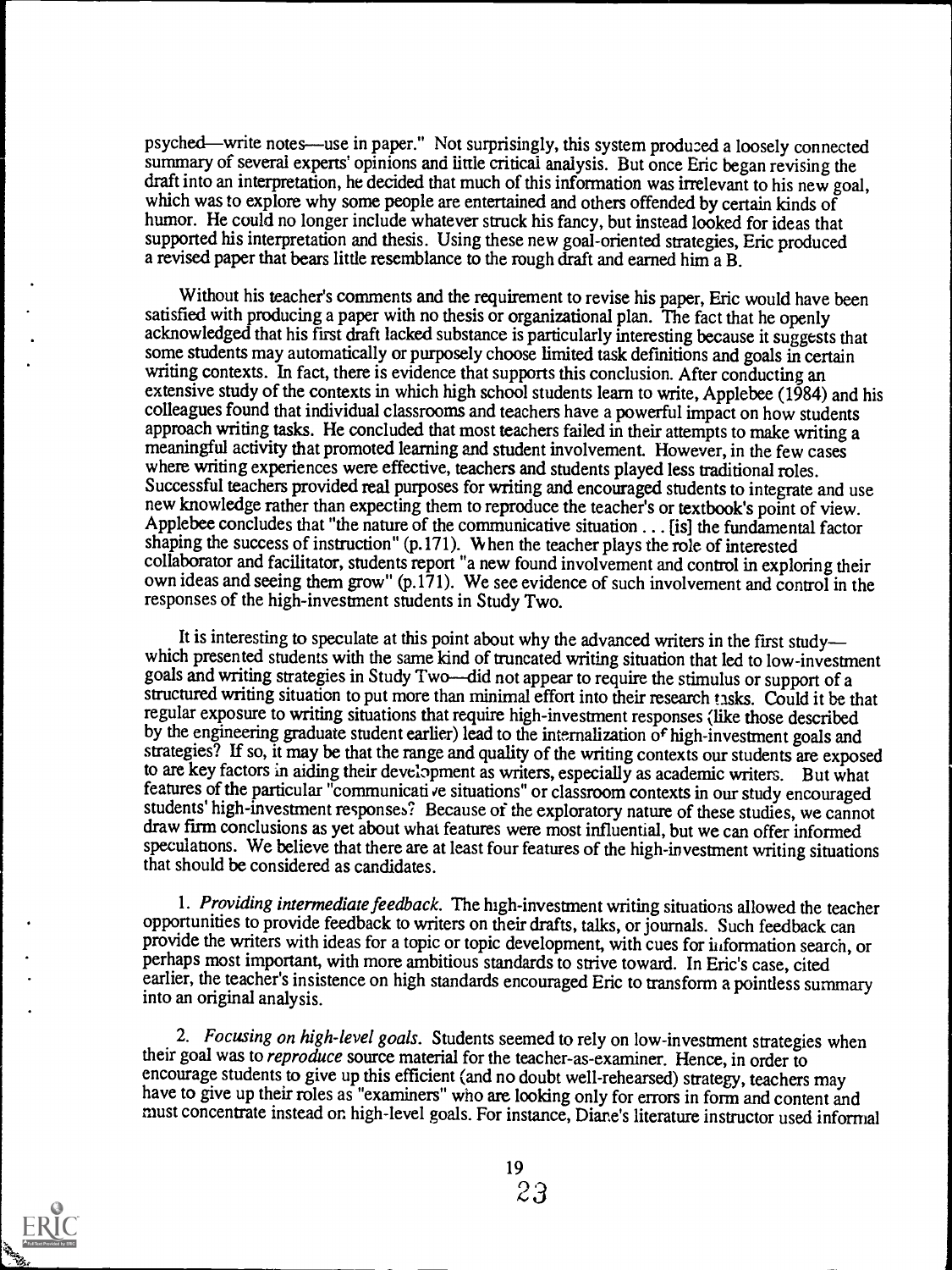log entries, response statements, and drafts to set up a dialogue between her and the students. She did not play the role of examiner looking for the "right" interpretation, but instead collaborated with students, helping them to use their research material to form their own original interpretations. Teachers who convince students that they value original thinking and provide assignments that have a purpose beyond reproducing established knowledge seem to elicit high-investment responses (see Herrington, 1986; Marshall, 1984; McCarthy, 1987). In contrast, Ann, the drama student who received a *truncated* assignment, assumed that her teacher was already familiar with her research material and that he would evaluate it as an examiner would. It is not surprising that she limited her overall goal to the faithful regurgitation of source material.

3. Providing an audience other than the teacher. In Catherine's physics class, the requirement to present a twenty-minute lecture to classmates provided students with a real purpose for their research (to teach their fellow classmates), and an audience other than the teacher. As a result, students had to consider the special nature of their audience and to adapt the technical information from their sources to meet the needs of their uninformed listeners.

In Catherine's case, her classmates were certainly an important audience to her. The need to consider the student audience for her lecture had a major impact on the way she researched the topic. Indeed, she seemed to focus more on her lecture than on her paper. We should not forget, though, that Catherine continued to regard her teacher as an important audience as well.

4. Getting writers started early. All of the high-investment writing situations also required the writers to do something that might force them to get started early on their papers. The requirement to submit a draft or to writers working early and might well lead writers to put more time on task than expended by the low-investment writers. How early the writer starts could influence many aspects of the writing process. After all, writers who have left themselves only twelve to eighteen hours to write a ten-page paper simply cannot spend much time in topic choice, information search, or careful integration of ideas.

Each of these four features of the effective writing situations offer plausible explanations for students' high-investment responses. While we cannot draw firm conclusions about which of these features is most effective wi determining how students interpret and respond to assignments that involve writing from sources.<br>As teachers and researchers we need to learn more about what makes such assignments worthy of high-investment responses or ju

#### **Conclusions**

The findings of these two exploratory studies are disturbing and promising. They are disturbing because they reveal that students have an extensive set of very refined, dead-end strategies for writing from sources, strategies that include one-shot library research, the plundering of sources for easily extracted information, and rote reproduction of other authors' ideas. These strategies appear to be tailor-made for writing to the teacher-as-examiner and are so well-learned and ingrained that some students seem to use them as a sort of "standard operating procedure" when they are confronted with an assignment that requires the use of multiple sources. Perhaps what is even more disturbing is that students are rewarded for using these low-investment strategies. (Do not forget that Ann received an A- on her paper.) As teachers we must ask ourselves what kinds of intellectual processes we want our student to engage in, for example, when we ask them to write research papers. Do we really want them to "think in the same critical, analytical, inquiring mode" (Schwegler & Shamoon, 1982, p. 821) as we do? Or are we more interested in testing their ability

![](_page_23_Picture_7.jpeg)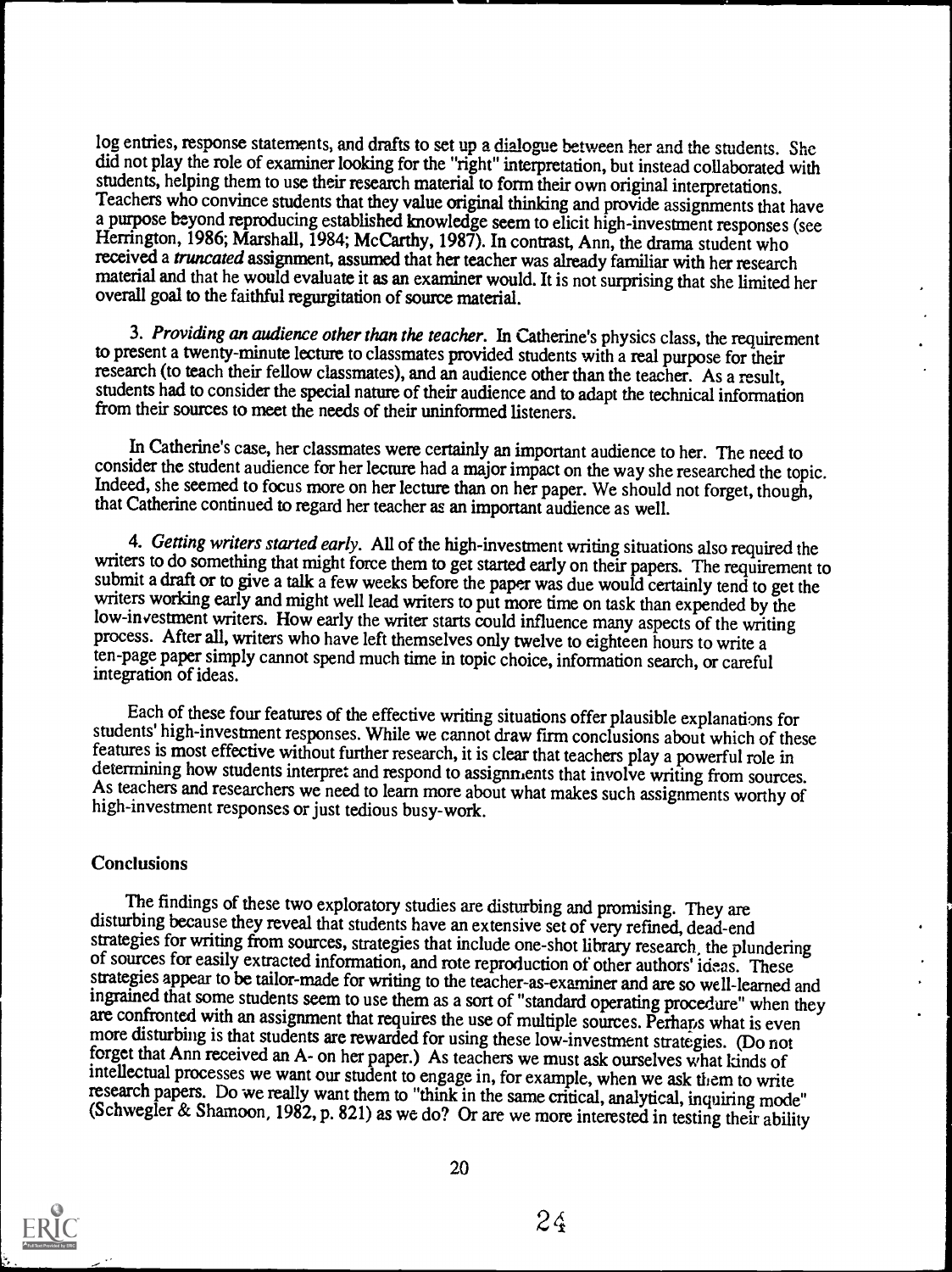to look up information and produce "correct" academic writing, as Ann so angrily and astutely pointed out?

If we do want students to think like a literary critic or a physicist, it may not be fair or realistic to expect them to be able to without the same kind of intellectual and community support that we rely on when we are writing research papers. Schwegler and Shamoon found that for teachers, research "projects often arise from the concern of a community of scholars. . .. The community also forms the intended audience for research papers, and its expectations help guide choice of topics and writing strategies" (p.820). Clearly, teachers write in a context that not only provides clear expectations, criteria, and constraints, but an eager and interested audience, one that expects original insights and contributions. Conversely, students find the aims of the research paper similar to those of many school-sponsored tasks: to provide proof of learning and demonstrate skill in producing correct prose. Their intended audience is normally a kacher who does not expect to learn anything from students' writing but instead will evaluate it as an examiner would, looking for errors in form and content, and ignoring the writers' ideas and interpretations. Given this writing context, it is not surprising that students have developed content-driven and low- investment strategies for writing from sources.

We said that the findings of these two studies are promising too—promising because they suggest that when students are provided with contexts that warrant critical, analytical approaches, they are capable of producing high-investment responses and using strategies that resemble those of more experienced writers. We do not mean to suggest, however, that all we need to do is to provide challenging contexts and leave students alone. Teachers in Study Two who created writing situations worthy of high-investment responses also provided different kinds of instructional support for their students. For example, Catherine's physics professor wanted students to explore and comprehend information on current aid often very technical topics. To help students, he gave each one a personalized list of accessible references, and, in some cases, an additional list of key words that could be used to search for more information. The requirement to present a lecture provided students with a forum in which to test their ability to comprehend and discuss technical information with non-experts before they began writing their papers. This peer audience also provided a "community of concerned scholars" whose expectations helped guide choice of topics, sources, and composing strategies.

Similarly, Diane's teacher provided instructional support through the use of journals and drafts, which gave students a safe place to explore and test their ideas, and, in Eric's case, to identify problems and remedy them. The teacher gave students extensive feedback, mostly in the form cf questions, guiding them through their task while leaving them room to formulate their own goals and interpretations. Clearly, if we expect students to transform ideas and information from sources into original syntheses and conclusions, we must provide support for their efforts, especially since such expectations and goals may be new to many students.

Finally, we believe that our findings are promising not only for teachers but for researchers as well. The two studies we have described reveal the value of studying the composing processes of students working over real time in naturalistic settings. It is evident that we need to take the writing situation into account when we examine students' responses to typical academic tasks like the research paper. Such practice-sensitive research should lead to a richer understanding of our students' composing processes and the contexts that encourage their growth.

![](_page_24_Picture_5.jpeg)